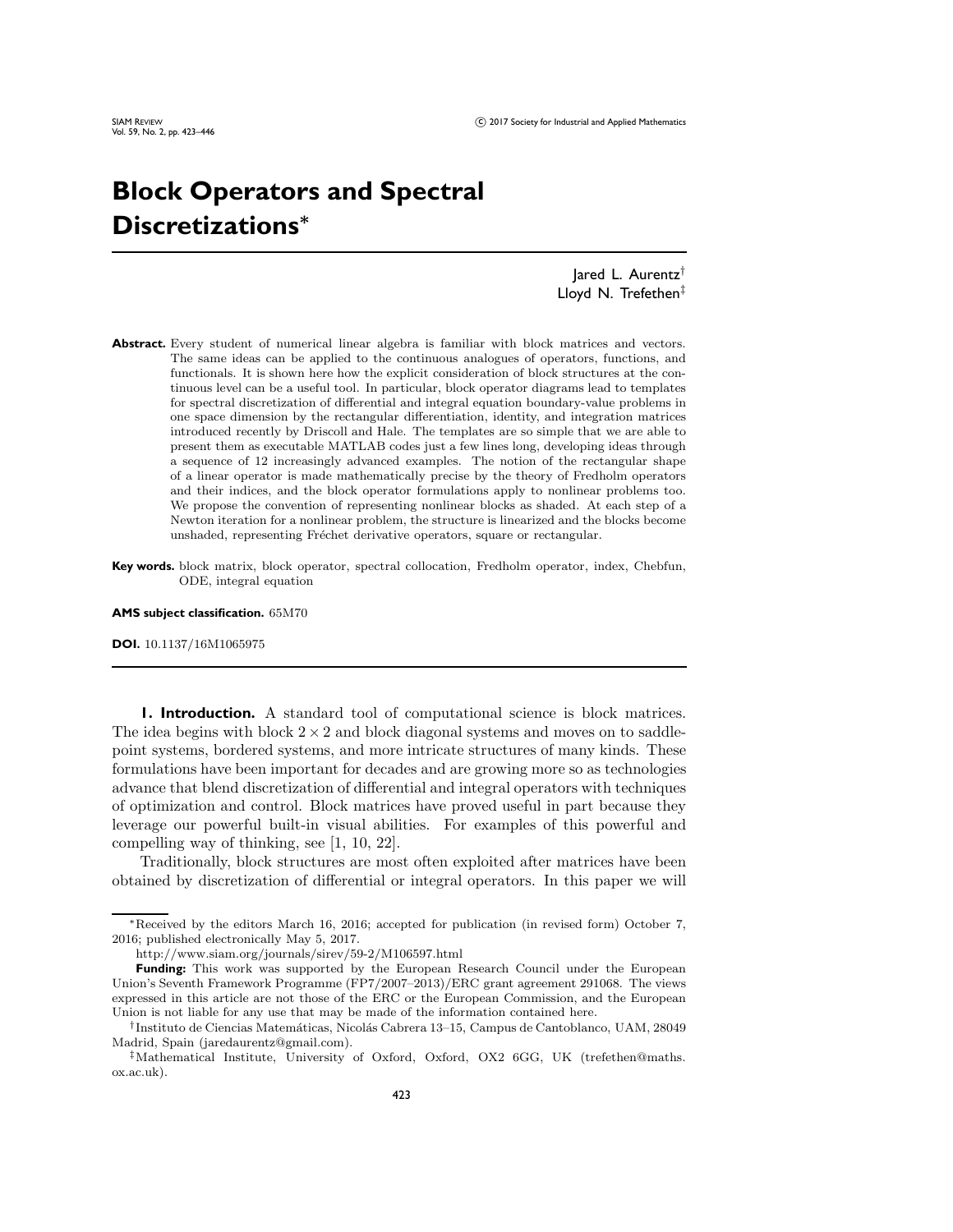<span id="page-1-0"></span>

**Fig. 1** An early block operator diagram from Born, Heisenberg, and Jordan in 1926 [\[4\]](#page-22-2).

show how they can provide a powerful framework before discretization, too, in the setting of the operators themselves, both linear and nonlinear. Applied at this stage in formulating a problem, block structures can help guide linearization and discretization. Under the leadership of Toby Driscoll, Nick Hale, and Asgeir Birkisson, this ´ point of view has been exploited since 2010 by Chebfun, which solves ODEs and integral equations by using the discretizations presented in this paper embedded in a system for adaptive determination of grid parameters [\[3,](#page-22-3) [8,](#page-22-4) [9,](#page-22-5) [14\]](#page-23-1). Ideas related to block operators have also been used in ApproxFun [\[16\]](#page-23-2) and by other authors too, including Tretter [\[20\]](#page-23-3), and we would certainly not claim that the Chebfun team is the only group to have made use of block structures at the operator level. Indeed, an example appears in a paper by Born, Heisenberg, and Jordan from the legendary quantum mechanical year 1926 [\[4\]](#page-22-2), reproduced in Figure [1.](#page-1-0)

We wish to propose that explicit consideration of block operators and associated diagrams should be a central tool in scientific computing, a tool to be employed systematically in specifying discretizations, at least for 1D problems.

Our starting point is a trio of familiar discrete-continuous analogues:

column vector  $\leftrightarrow$  function row vector  $\leftrightarrow$  functional matrix  $\leftrightarrow$  operator

One naturally thinks of linear functionals and operators, but we shall propose these structures for the investigation of nonlinear functionals and operators too. A key aspect of our formulation, following Driscoll and Hale [\[8\]](#page-22-4), is that operators are represented by blocks that are in general not square but rectangular. Although block structures can be applied more generally, these ideas have been developed in the context of a particular highly effective method of discretization of integral and differential operators with smooth (or piecewise smooth) coefficients and solutions: Chebyshev spectral collocation. In this context, block operator diagrams carry immediate implications as to the appropriate dimensions of matrix blocks constructed by discretization.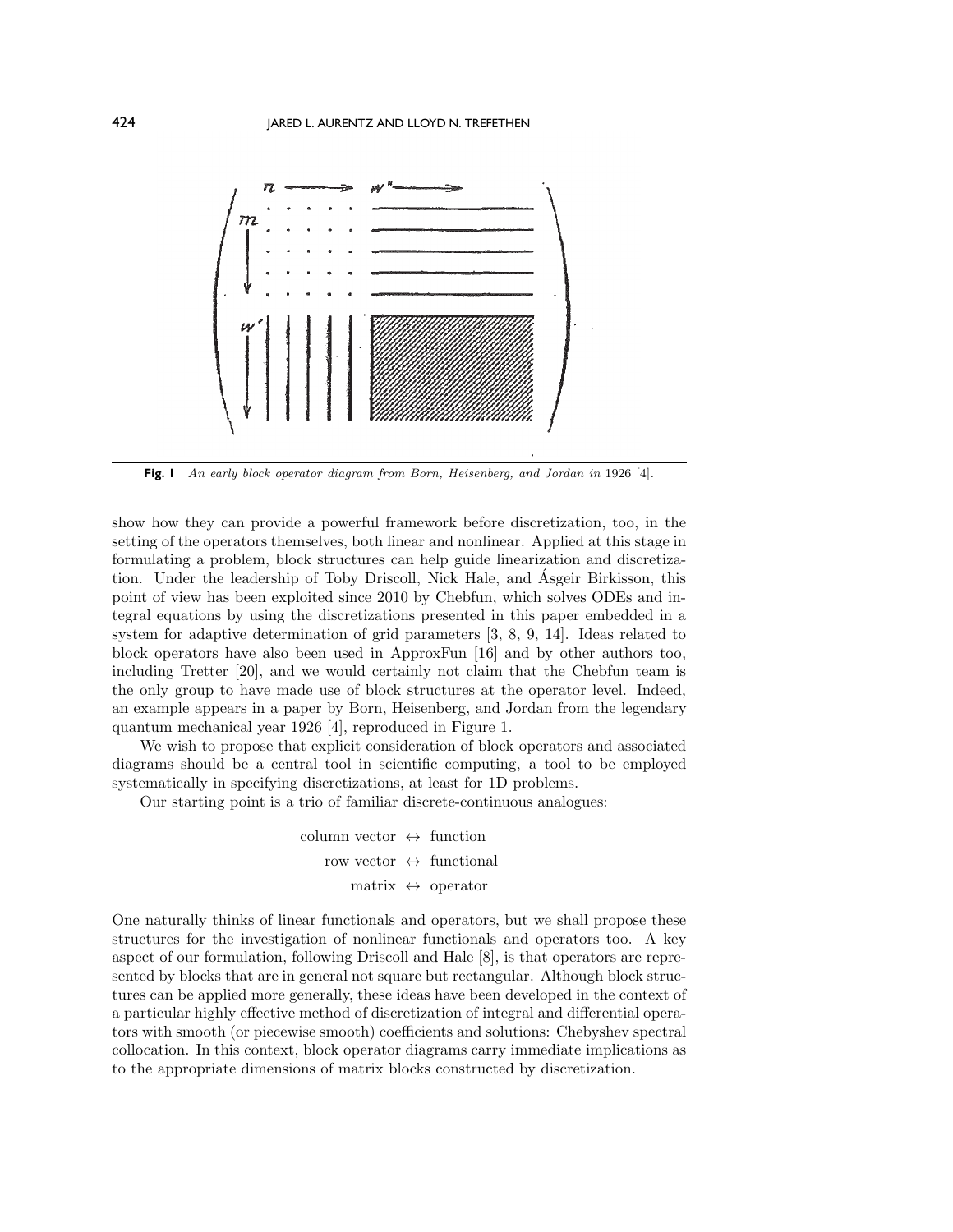We shall present block operators through a sequence of examples, with variations introduced successively along the way, including variable coefficients, eigenvalues, integral constraints, unknown parameters, periodic domains, and nonlinearity. Our convention is to represent a nonlinear object by a shaded block and a linear object by an unshaded one. This echoes the notion that a nonlinear object is a "black box" mapping inputs to outputs in an arbitrary manner. When a nonlinear problem is solved by iteration of linear problems, the linearizations involve unshading the shaded boxes.

All the problems we shall discuss involve just one space dimension—ODEs and integral equations rather than PDEs. Block operators are not limited in principle to one dimension, but there is no doubt that the subject becomes more complicated in higher dimensions, just as is the case with block matrices. We regard it as an open problem to extend the framework presented here to higher dimensions.

The second author wishes to add a remark concerning the potential use of this article in the classroom. The little book *Spectral Methods in MATLAB* is very appealing and has attracted a wide following [\[18\]](#page-23-4). However, the rectangular discretizations described in this article—due to Driscoll and Hale [\[8\]](#page-22-4)—are conceptually richer, mathematically better founded, and computationally more flexible than the square matrix methods in that book and in much of the literature of spectral collocation methods. If he were teaching this material today, after warming the students up perhaps with a few chapters of the blue book, he would turn to this article.

**2. Linear Constant-Coefficient BVP (Example 1).** As our first example, consider the advection-diffusion boundary-value problem (BVP)

<span id="page-2-1"></span>(2.1) 
$$
0.2u''(x) + u'(x) + u(x) = f(x), \quad u(-1) = \alpha, \quad u'(1) = \beta,
$$

consisting of a linear differential operator acting on twice continuously differentiable functions on  $[-1, 1]$  together with two boundary conditions (a precise mathematical setting is specified in the next section). The function f and the numbers  $\alpha$  and  $\beta$  are given. We propose to represent this problem by the diagram shown in Figure [2.](#page-2-0)

<span id="page-2-0"></span>At the highest level, the first thing one sees in the diagram is what looks like a familiar " $Ax = b$ " matrix structure. However, in fact it represents continuous objects. This is a linear equation, and the function  $u$  is the unknown. The data on the right are the function f and the two scalars  $\alpha$  and  $\beta$ . The square block on the left consists of the differential operator L and the linear functionals  $v<sup>T</sup>$  and  $w<sup>T</sup>$ . Note



**Fig. 2** Block operator diagram for the linear two-point BVP [\(2](#page-2-1).1), Example 1. The rectangular shape of the block for L reflects its nonzero index  $ind(L)=2$  as defined in section [3](#page-5-0).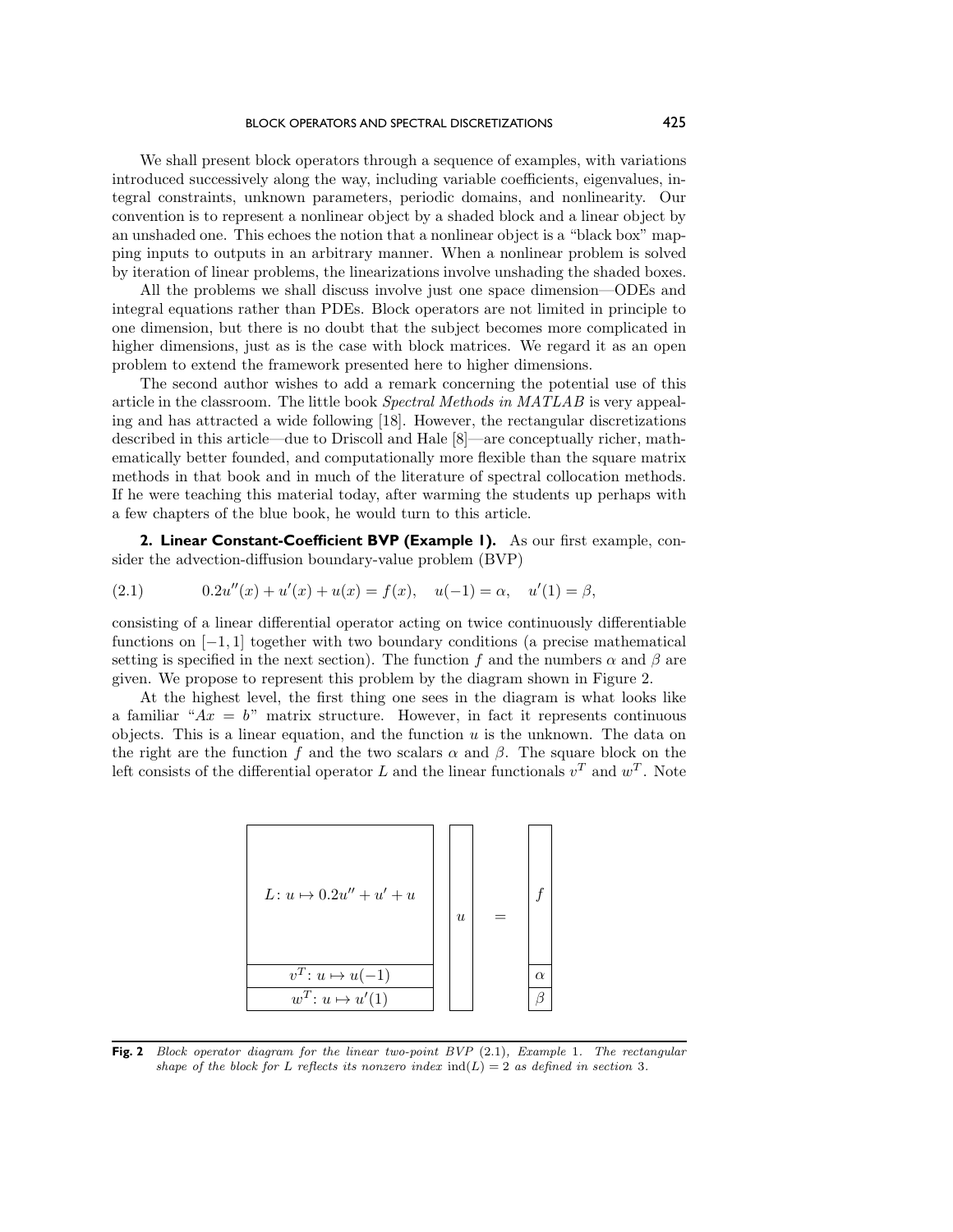that we use a linear algebra notation suggesting row vectors, though the functionals are actually continuous objects. Following what we trust is the obvious interpretation of the matrix-vector product, the diagram encodes three equations:

(2.2) 
$$
Lu = f, \quad v^T u = \alpha, \quad w^T u = \beta.
$$

The two inner products represent applications of the specified linear functionals, which could be regarded as integrals involving Dirac delta functions:

(2.3) 
$$
v^{T}u = \int_{-1}^{1} \delta(x+1)u(x)dx, \quad w^{T}u = -\int_{-1}^{1} \delta'(x-1)u(x)dx.
$$

A key feature of the diagram is that since the block on the left is square overall and contains two special rows, the differential operator part of it is rectangular. This is an observation of both mathematical and algorithmic substance. Mathematically, the rectangular shape reflects the fact that  $L$  has a nullspace of dimension 2. It is a Fredholm operator of index 2; see the next section. Speaking loosely, we say that L has dimensions " $\infty \times (\infty + 2)$ " and the functionals have dimensions "1 × ( $\infty + 2$ )." (There is a reason why we choose  $\infty \times (\infty + 2)$  rather than  $(\infty - 2) \times \infty$ , concerning consistency of dimensions when there are multiple blocks, and this is explained in Example 5 in section [7.](#page-10-0))

Algorithmically, if we discretize this problem to form a matrix approximation, the diagram suggests that L should be discretized by a matrix with two more columns than rows. This is precisely the right thing to do in many applications, and it is the point of view at the heart of this paper. Specifically, though this is not the only reasonable choice, we shall speak of discretizations based on the method of spectral collocation, whose enabling idea is global interpolation (as opposed to, for example, local finite differencing) [\[8,](#page-22-4) [24\]](#page-23-5). All matrix blocks considered in this paper are defined as follows:

SPECTRAL DISCRETIZATION SCHEMA

- (1) *Sample on grid;*
- (2) *Apply operator:*
	- (i) *for differentiation or interpolation, via interpolant,*
	- (ii)  $for +, -, *, /, or f(.)$ , *via grid samples*;
- (3) *Interpolate again to get values on another grid, or at points of interest.*

This schema applies to both the operator and the functionals in Figure [2.](#page-2-0) Usually the domains are nonperiodic, and in this case we employ Chebyshev grids and polynomial interpolants [\[19\]](#page-23-6). For periodic domains, we use equispaced grids and trigonometric interpolants [\[23\]](#page-23-7). Algorithms and formulas for generating the Chebyshev matrix entries, which we shall not discuss, are presented in [\[8\]](#page-22-4) and [\[24\]](#page-23-5). At an abstract level, since we do not give these details, our discussion is agnostic as to whether the grids employed correspond to Chebyshev points of the first kind (interior to the problem domain), Chebyshev points of the second kind (which include the endpoints), or other choices, all of which may be effective in practice. However, this paper is organized around 12 examples that are not abstract at all. Each of these is presented in what may look like pseudocode but is in fact executable code based on the MATLAB com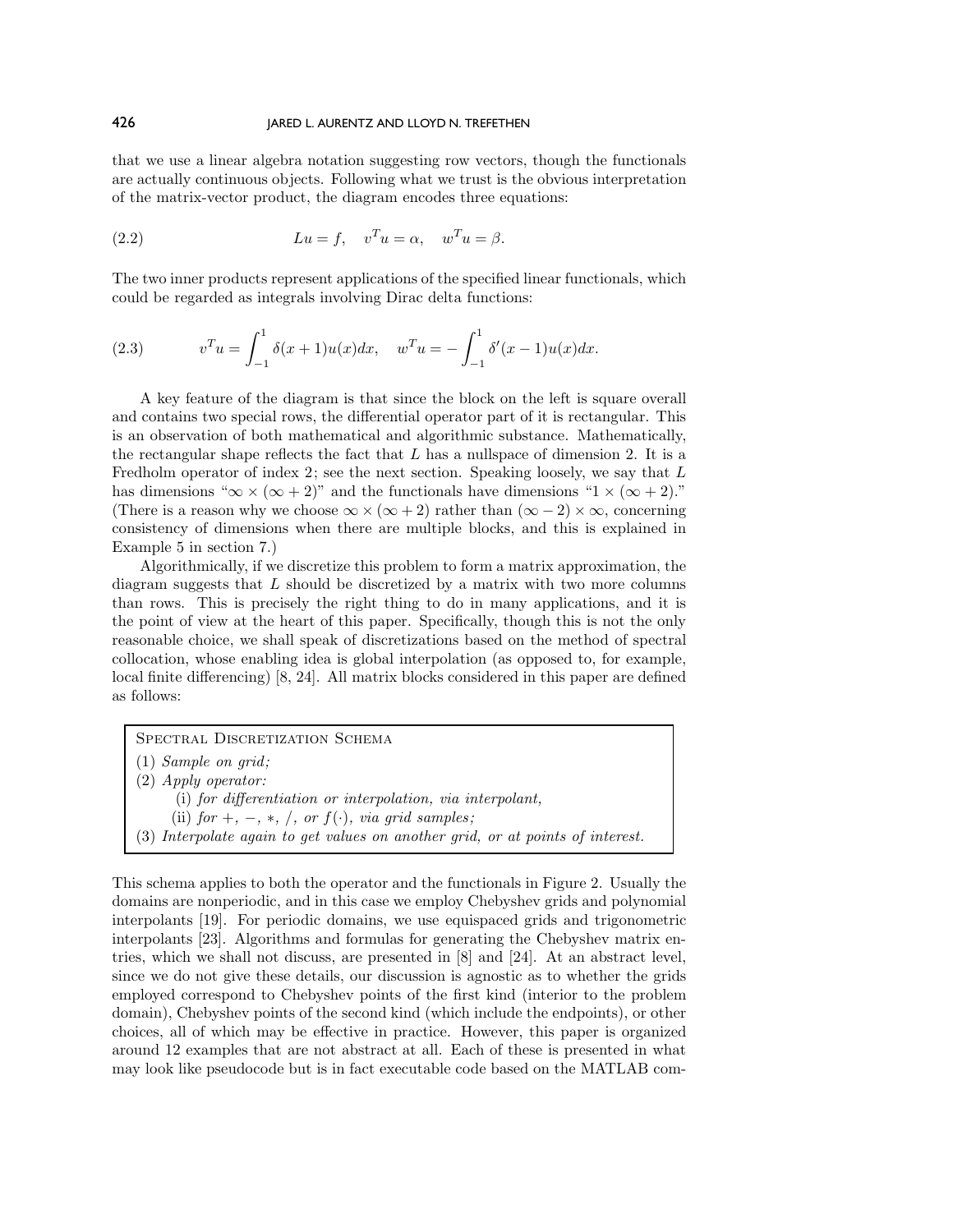mands diffmat, diffrow, intmat, introw, and gridsample, which are available in  $Chebfun.<sup>1</sup>$  $Chebfun.<sup>1</sup>$  $Chebfun.<sup>1</sup>$  These codes are based on the standard default Chebfun grids, consisting of Chebyshev points of the second kind. For the underlying approximation theory, see [\[19\]](#page-23-6).

As an illustration of the spectral discretization schema, consider the notion of a *rectangular identity matrix,* which results from taking the identity operator in step 2 of the schema. The  $n \times (n+2)$  identity, for example, is the dense "spectral downsampling" matrix corresponding to interpolation on an  $(n+2)$ -point grid followed by sampling on an n-point grid. Such matrices have been used by Driscoll and Hale [\[8\]](#page-22-4) and appear in most of our examples. Here, for example, is the  $4\times 6$  identity on [−1, 1], which we obtain by calling diffmat with an argument 0, corresponding to differentiation 0 times:

```
\gg diffmat([4, 6],0)
ans =
```

| 1.0000    | $\Omega$ |                             | $\mathbf{r}$<br>$\Omega$ | $\Omega$ | $\Omega$          |
|-----------|----------|-----------------------------|--------------------------|----------|-------------------|
| $-0.1500$ |          | $0.4854$ $0.7854$ $-0.1854$ |                          |          | $0.1146 - 0.0500$ |
| $-0.0500$ |          | $0.1146 - 0.1854 0.7854$    |                          |          | $0.4854 - 0.1500$ |
| $\Omega$  | $\cap$   | $\Omega$                    | $\Omega$                 |          | 0 1.0000          |

From the block diagram of Figure [2,](#page-2-0) via the spectral discretization schema, one comes to a prescription for discretizing [\(2.1\)](#page-2-1). Given  $n \geq 1$ , we generate an  $(n + 2) \times$  $(n+2)$  discretization matrix A like this:

```
% Example 1
L = 0.2*diffmat([n n+2], 2) + diffmat([n n+2], 1) + diffmat([n n+2], 0)vT = diffrow(n+2,0,-1), wT = diffrow(n+2,1,1)A = [L; vT; wT]
```
The three calls to diffmat produce  $n \times (n+2)$  matrices whose effects are equivalent to (1) interpolating the data by a degree  $n + 1$  polynomial on an  $(n + 2)$ -point grid; (2) differentiation 2, 1, or 0 times, respectively; and (3) sampling the result on an n-point grid. The row vectors  $\mathbf{v}^T$  and  $\mathbf{w}^T$  have the effect of (1) interpolation as before, (2) differentiation 0 or 1 times, respectively, and (3) evaluation of the result at the point  $-1$  or 1, respectively. If f is a function that computes f, the right-hand side vector for the discrete approximation of Figure [2](#page-2-0) can be generated by

rhs = [gridsample(f,n); alpha; beta] ,

where gridsample(f,n) samples the function f on the grid of n points, and we compute the discrete spectral collocation solution by executing  $u = A\r$ hs.

The solution *n*-vector **u** corresponding to the choices  $n = 18$ ,  $f(x) = e^x$ ,  $\alpha = 2$ ,  $\beta = 0$  is plotted in Figure [3.](#page-5-1) This value of n is enough to resolve the problem to close to full 16-digit machine precision as measured by the norm of the residual A\*u-rhs, or at the continuous level, by the difference between the two sides of Figure [2.](#page-2-0) The matrix A has a condition number of about  $4.52 \times 10^4$ , and the computed vector u and its polynomial interpolant are accurate to about 13 digits. All our computed examples will follow this pattern of choosing a value of  $n$  that is roughly the smallest that brings the residual down to approximately machine epsilon in 16-digit arithmetic.

<span id="page-4-0"></span><sup>&</sup>lt;sup>1</sup>To keep the article from getting too long, code listings for Examples 5, 6, and 12 have been omitted.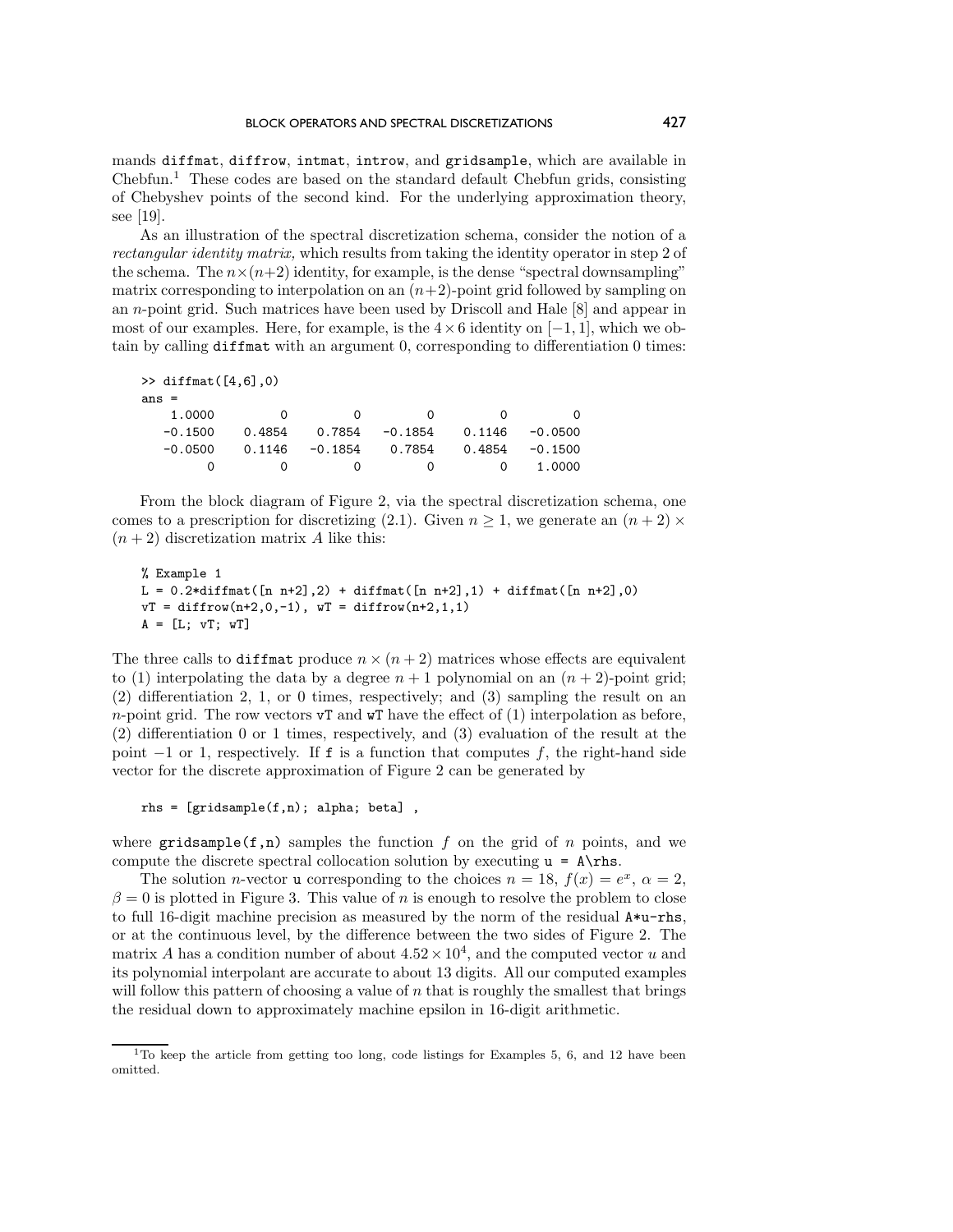<span id="page-5-1"></span>

**Fig. 3** Solution of (2.[1\)](#page-2-1) by the  $(n+2) \times (n+2)$  block matrix system of equations  $A * u =$  rhs derived by spectral discretization of Figure [2](#page-2-0) with  $n = 18$ , which is enough for accuracy close to machine precision. The dots show the entries of the solution vector u, with abscissas at Chebyshev points, and the curve is the corresponding polynomial interpolant.

The solution vector we have just computed corresponds to the black dots in Fig-ure [3.](#page-5-1) The curve between the dots is the polynomial interpolant (of degree  $n + 1$  here since the number of dots is  $n + 2$ ). The standard stable algorithm for computing this interpolant is the barycentric interpolation formula [\[2,](#page-22-6) [19\]](#page-23-6). We invoke this formula via the Chebfun command chebfun(u), which converts a vector of values at Chebyshev points to the interpolating polynomial. Thus a complete executable Chebfun code to produce Figure [3](#page-5-1) (omitting formatting commands) looks like this:

```
% Example 1
f = \mathbb{Q}(x) \exp(x); alpha = 2; beta = 0; n = 18;
L = 0.2*diffmat([n n+2], 2) + diffmat([n n+2], 1) + diffmat([n n+2], 0);vT = diffrow(n+2,0,-1); wT = diffrow(n+2,1,1);A = [L; vT; wT];rhs = [gridsample(f,n); alpha; beta];
u = A\rhspace{0.03cm}\rightharpoonup A\rightharpoonupplot(chebfun(u),'.-')
```
We shall not give complete codes like this for the remaining examples, but they can all be found in the online supplementary materials [\[local/](M106597R_Supplementary_Materials_1.txt)[web](http://epubs.siam.org/doi/suppl/10.1137/16M1065975/suppl_file/M106597R_Supplementary_Materials_1.txt) 8KB]. It takes about 5 seconds total on a 2015 desktop machine to run all of the codes.

<span id="page-5-0"></span>**3. Rectangular Blocks and the Index of an Operator.** Most of this paper is concrete and tutorial in style, developing our subject with a sequence of computed examples. In this section, we briefly present some mathematical foundations.

The notion of the rectangular shape of a block can be made precise via the theory of Fredholm operators  $[15, 17, 25]$  $[15, 17, 25]$  $[15, 17, 25]$ . The linear operator L of  $(2.1)$ , for example, can be regarded as a closed operator in the Banach space  $X = C([-1, 1])$  of continuous functions in the maximum norm. The domain of  $L, D(L)$ , is the subset of X consisting of twice continuously differentiable functions on  $[-1, 1]$ , and the range,  $R(L)$ , is all of X. The nullspace is the kernel of L in  $D(L)$ , namely, the span of the functions  $e^{a \pm x}$ with  $a_{\pm} = (-5 \pm \sqrt{5})/2$ , and the *nullity* of L, nul(L), defined as the dimension of this nullspace, is equal to 2. The *deficiency* of  $L$ ,  $\text{def}(L)$ , is the codimension of the range  $R(L)$  in X, which in this case is 0 since  $L(D(L)) = X$ . The *index* of L is the difference

(3.1) ind(L) = nul(L) − def(L),

assuming at least one of these quantities is finite. (In general a linear operator  $L$  is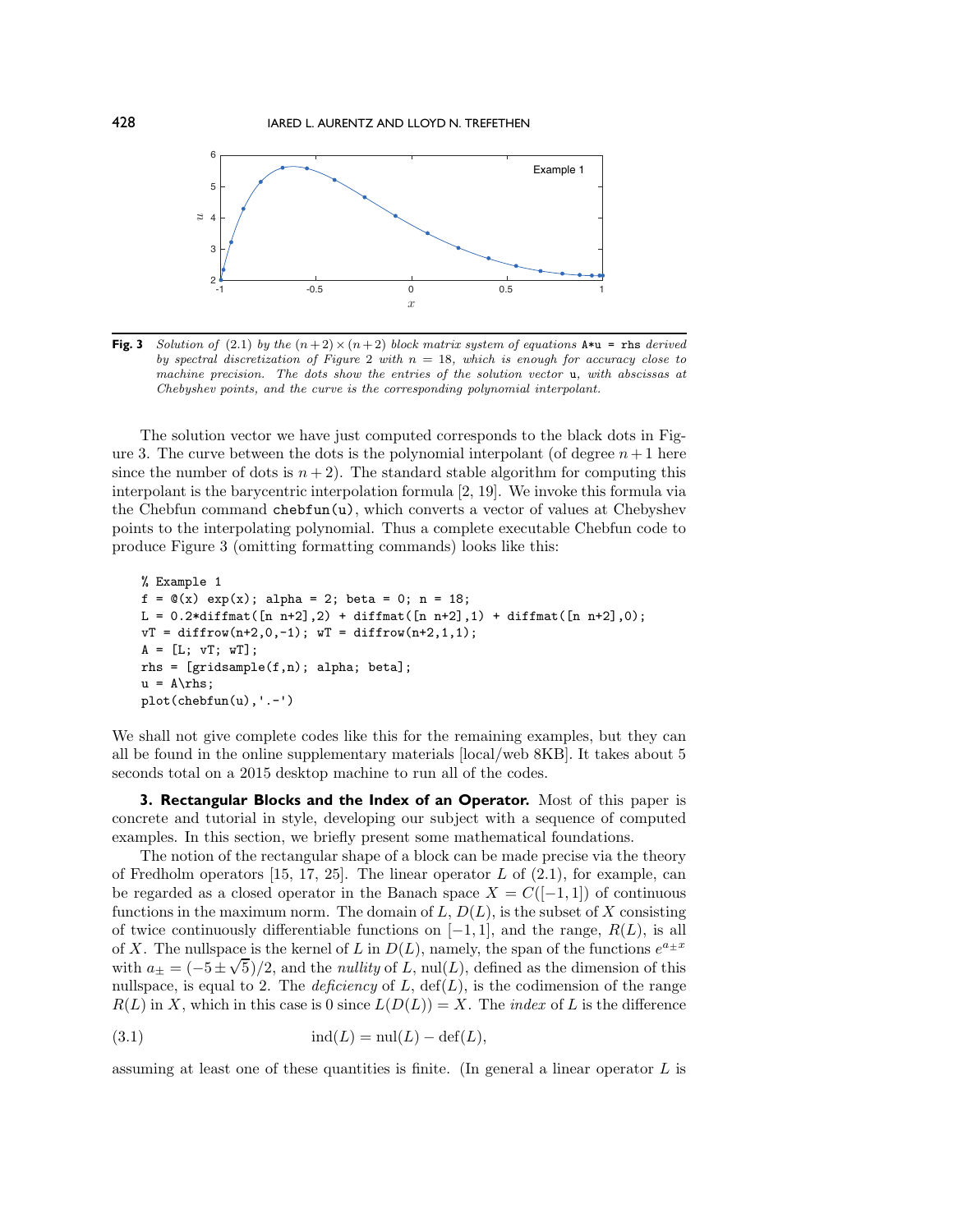a *Fredholm operator* if  $R(L)$  is closed and both  $\text{null}(L)$  and  $\text{def}(L)$  are finite.) Thus for [\(2.1\)](#page-2-1) we have  $\text{ind}(L)=2 - 0 = 2$ , giving a mathematically precise measure of the degree of rectangularity of the block depicting  $L$ . When discretized,  $L$  will be approximated by matrices of dimension  $n \times (n+2)$  for  $n \geq 1$ .

If the rectangular operator block  $L$  has index 2, what about the full square object  $\mathcal L$  with its two extra rows? As one would expect, this can be regarded as a linear operator of index zero, which accordingly defines a problem with a unique solution. The domain space  $C([-1, 1])$  and domain  $D(L)$  are the same as before, and the range is now  $C([-1, 1]) \oplus \mathbb{R}^2$  since application of  $\mathcal L$  produces two scalars as well as a function. If we define the norm in  $C([-1, 1]) \oplus \mathbb{R}^2$  as the maximum of the norms of its components in  $C([-1, 1])$ , **R**, and **R**, then  $\mathcal L$  is a closed operator with  $\text{null}(\mathcal{L}) = \text{def}(\mathcal{L}) = \text{ind}(\mathcal{L}) = 0.$ 

Throughout this paper, boundary conditions are imposed on problems involving operators, but they are not part of the definitions of the operators. For example, a second-order differential operator L may have its domain  $D(L)$  restricted to twicecontinuously differentiable functions on  $[-1, 1]$ , but  $D(L)$  will not be restricted further by any boundary conditions such as  $u(-1) = 0$ . In other words, boundary conditions are constraints on a solution, not on a function space. This approach fits naturally with the block operator formulations, and in our experience it avoids confusion in problems involving adjoints. A problem involving an operator of a certain index and some boundary conditions will have an adjoint problem involving the (formal) adjoint operator, of the same index, and a set of adjoint boundary conditions. See Examples 11 and 12.

For a nonlinear operator  $N: u \mapsto N(u)$ , as we shall begin to consider with Example 9, a basic tool of analysis and of algorithms is the Fréchet derivative  $N' = \partial N/\partial u$ . If N is continuously Fréchet-differentiable as a function of u and  $\text{ind}(N'(u))$  is independent of u, then this number is called the index of  $N$  [\[25,](#page-23-10) section 8.4]. This condition of constancy of  $\text{ind}(N'(u))$  holds for many nonlinear differential operators that arise in practice, where the leading order term is linear with nonvanishing coefficient; our Examples 9, 10, and 12 are in this category. We use the index terminology throughout this article, though our focus is not on a rigorous theory.

**4. Variable Coefficients and Nonstandard Boundary Conditions (Example 2).** Our second example is another linear BVP, an Airy equation:

<span id="page-6-0"></span>(4.1) 
$$
u''(x) - xu(x) = 0, \quad \int_a^b u(s)ds = 1, \quad u(a) = u(b).
$$

This problem differs from [\(2.1\)](#page-2-1) in having a variable coefficient and also in having two less standard "boundary" conditions, one imposing an integral condition, the other coupling the left and right boundaries. It is also set on a different domain,  $[a, b]$ instead of  $[-1, 1]$ .

The block operator diagram for [\(4.1\)](#page-6-0), shown in Figure [4,](#page-7-0) has the same structure as in Figure [2](#page-2-0) but with different entries in the blocks. First, the domain is now [a, b] instead of  $[-1, 1]$ , and L is now the map  $L: u \mapsto u'' - xu$ , again with index 2. Second, the functionals  $v^T$  and  $w^T$  now evaluate an integral and a difference of endpoint values, respectively:

(4.2) 
$$
v^{T}u = \int_{a}^{b} u(x)dx, \quad w^{T}u = \int_{a}^{b} [\delta(x-b) - \delta(x-a)]u(x)dx.
$$

As always, the point is that the schematic figure should provide a template for dis-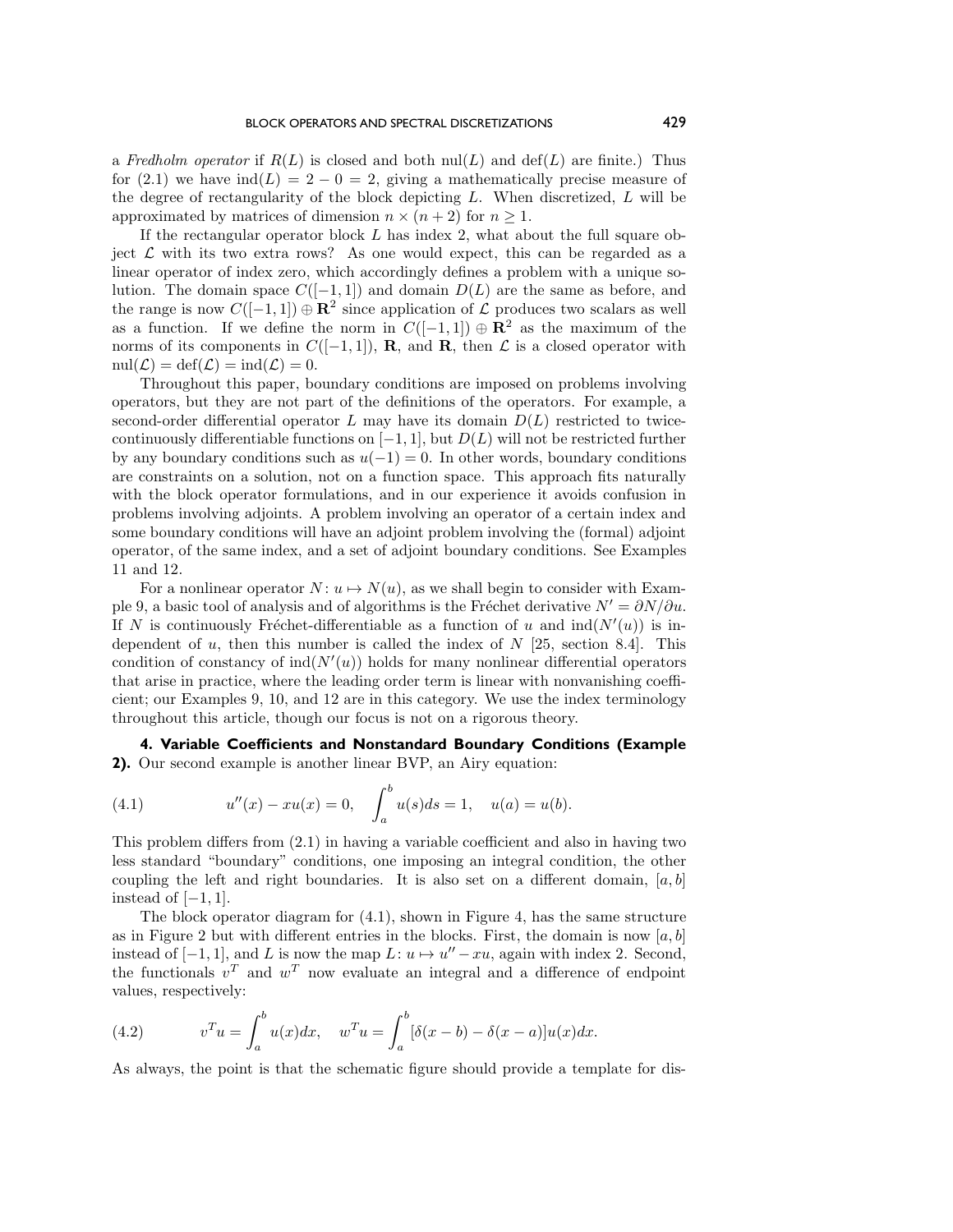<span id="page-7-0"></span>

**Fig. 4** Variable coefficient BVP (4.[1\)](#page-6-0), Example 2.

cretization. This can be constructed as follows, with the new variable X now appearing as an additional argument in each call to diffmat to specify a domain that differs from the default  $[-1, 1]$ . (This X has nothing to do with the Banach space X of the last section.)

```
% Example 2
X = [a, b]; x = \mathbb{Q}(x) xL = diffmat([n n+2], 2, X) - diag(gridsample(x, n, X))*diffmat([n n+2], 0, X)
vT = introw(n+2, X), wT = diffrow(n+2, 0, b, X) - diffrow(n+2, 0, a, X)A = [L; vT; wT], rhs = [zeros(n,1); 1; 0], u = A\rns
```
The call to diffrow with order −1 in the definition of  $\sigma$ T produces a row  $(n + 2)$ vector corresponding to the discretization of the integral by the spectral discretization schema. (In other words, it returns a row vector of quadrature weights, which for the case of Chebyshev grids will be Clenshaw–Curtis weights; see Chapter 19 of [\[19\]](#page-23-6).) The function gridsample in the construction of L samples the function x on the n-point grid, and the left-multiplication by the square diagonal matrix with these entries produces the linear algebra required by the spectral discretization schema. (As a practical matter there is no need to carry out a dense matrix multiplication, and this can be avoided in MATLAB by replacing  $diag(\ldots)$  by  $spdiags(\ldots,0,n,n)$ , which invokes the more efficient sparse matrix representation of the diagonal matrix.) Figure [5](#page-8-0) shows the result for  $a = -20$ ,  $b = 10$  computed with  $n = 85$ , about what is needed for full resolution in 16-digit arithmetic. The matrix A has a condition number of about  $1.03 \times 10^5$ , and the solution is accurate to 12 digits. We remind the reader that executable codes for this and subsequent examples can be found in the supplementary materials [\[local](M106597R_Supplementary_Materials_1.txt)[/web](http://epubs.siam.org/doi/suppl/10.1137/16M1065975/suppl_file/M106597R_Supplementary_Materials_1.txt) 8KB].

**5. Eigenvalue Problem (Example 3).** Linear algebraists speak of eigenvalue problems  $Ax = \lambda x$  and generalized eigenvalue problems  $Ax = \lambda Bx$  (and associated pencils  $A - \lambda B$  [\[10,](#page-22-1) [22\]](#page-23-0). As explained in [\[8\]](#page-22-4), the generalized setting is usually the appropriate one for formulating operator eigenvalue problems, even nongeneralized ones, by block operators.

<span id="page-7-1"></span>For example, consider the Schrödinger harmonic oscillator eigenvalue problem

(5.1) 
$$
-u''(x) + x^2u(x) = \lambda u, \quad u(-d) = u(d) = 0.
$$

A block operator diagram for this problem appears in Figure [6.](#page-8-1) Note that it includes a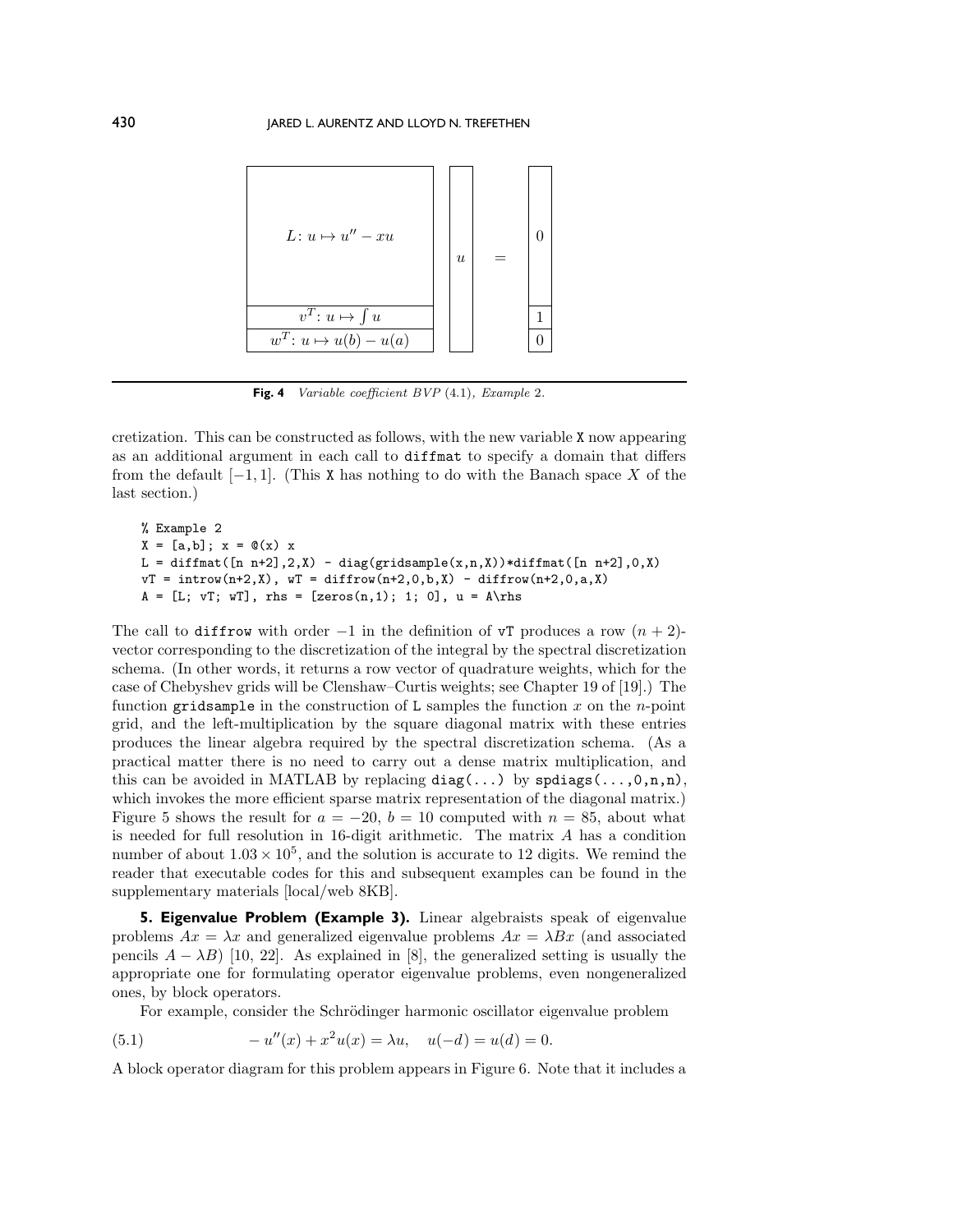<span id="page-8-0"></span>

**Fig. 5** Solution of [\(4](#page-6-0).1) by the  $(n + 2) \times (n + 2)$  block matrix system of equations derived from Figure [4](#page-7-0) with  $n = 85$ .

<span id="page-8-1"></span>

**Fig. 6** Harmonic oscillator eigenvalue problem (5.[1\)](#page-7-1), Example 3. The operator I on the right is a rectangular identity, which is discretized by an  $n \times (n+2)$  spectral downsampling matrix.

rectangular identity operator on the right-hand side, necessary so that both sides can act in the same fashion on the vector  $u$  so that the diagram has eigenvalue structure.

The diagram immediately tells us the matrix discretization as a generalized eigenvalue problem—in MATLAB notation,  $eig(A,B)$  for square matrices A and B. Note that diffmat is called with an argument of 0 to produce a rectangular identity matrix of the kind discussed in section 2.

```
% Example 3
X = [-d, d], x2 = Q(x) x.^2L = -diffmat([n n+2],2,X) + diag(gridsample(x2,n,X))*diffmat([n n+2],0,X)vT = diffrow(n+2,0,-d,X), wT = diffrow(n+2,0,d,X)A = [L; vT; wT]I = diffmat([n n+2], 0, X)B = [I; zeros(2, n+2)]
```
With  $d = 10$  and  $n = 80$ , the first six eigenvalues of this matrix pencil match those of [\(5.1\)](#page-7-1) with  $d = \infty$ , namely, 1,3,..., 11, to about 14 digits. Figure [7](#page-9-0) shows the corresponding eigenvectors plotted in a fashion familiar to physicists, each one raised by a distance equal to the corresponding eigenvalue.

It is interesting to consider Figure [6](#page-8-1) from the point of view of Fredholm operators. The block representing  $L$  is a Fredholm operator with index 2, but the corresponding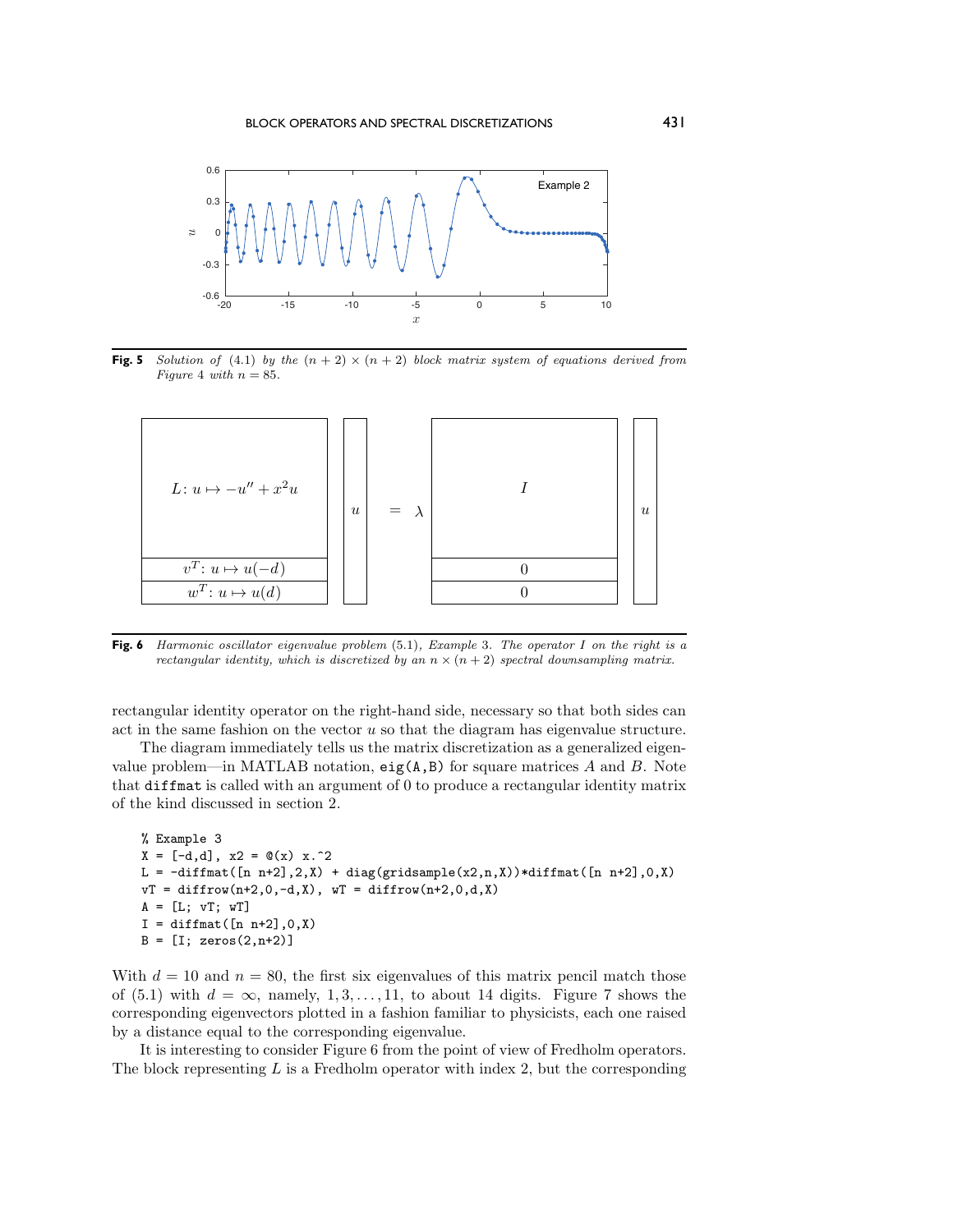<span id="page-9-0"></span>

<span id="page-9-2"></span>**Fig. 7** First six eigenfunctions of [\(5](#page-7-1).1) on  $[-d, d]$  with  $d = 10$  computed by the  $(n + 2) \times (n + 2)$ block matrix eigenvalue problem derived from Figure [6](#page-8-1) with  $n = 80$ .



**Fig. 8** Harmonic oscillator eigenvalue problem (6.[1\)](#page-9-1), now posed on the periodic interval  $[-d, d]$ , Example 4. There are no boundary conditions and no special rows, and  $ind(L)=0$ .

block on the right representing  $I$ , though also rectangular, would have index 0 by itself. It is the combination  $u \mapsto -u'' + x^2u - \lambda u$  that has index 2 (for any  $\lambda$ ).

<span id="page-9-3"></span>**6. Periodic Problems (Example 4).** Sometimes an ODE is posed on a periodic domain. One could regard such a situation as a nonperiodic problem with boundary conditions to enforce periodicity, such as  $u(a) = u(b)$  and  $u'(a) = u'(b)$  for a second-order equation on [a, b]. It is more natural, however, to regard the domain as intrinsically periodic, with no boundary and no boundary conditions. For example, suppose we pose the harmonic oscillator problem [\(5.1\)](#page-7-1) again, but now on a periodic domain  $[-d, d]$ :

<span id="page-9-1"></span>(6.1) 
$$
-u''(x) + x^2u(x) = \lambda u, \quad -d \le x \le d, \text{ periodic.}
$$

(The coefficient function  $x^2$  is continuous across the point of periodicity,  $x = \pm d$ , though not continuously differentiable.) The block operator diagram, shown in Figure [8,](#page-9-2) is trivial, with the operator represented by a square block for a change. This is consistent with the Fredholm theory, since the operator  $L: u \mapsto -u'' + x^2u$  has the trivial nullspace on the space of twice continuously differentiable periodic functions on  $[-d, d]$  in the maximum norm, making the index zero.

To solve a periodic problem, one follows the spectral discretization schema with an equispaced grid and a trigonometric interpolant: a Fourier spectral method [\[5,](#page-22-7) [23\]](#page-23-7).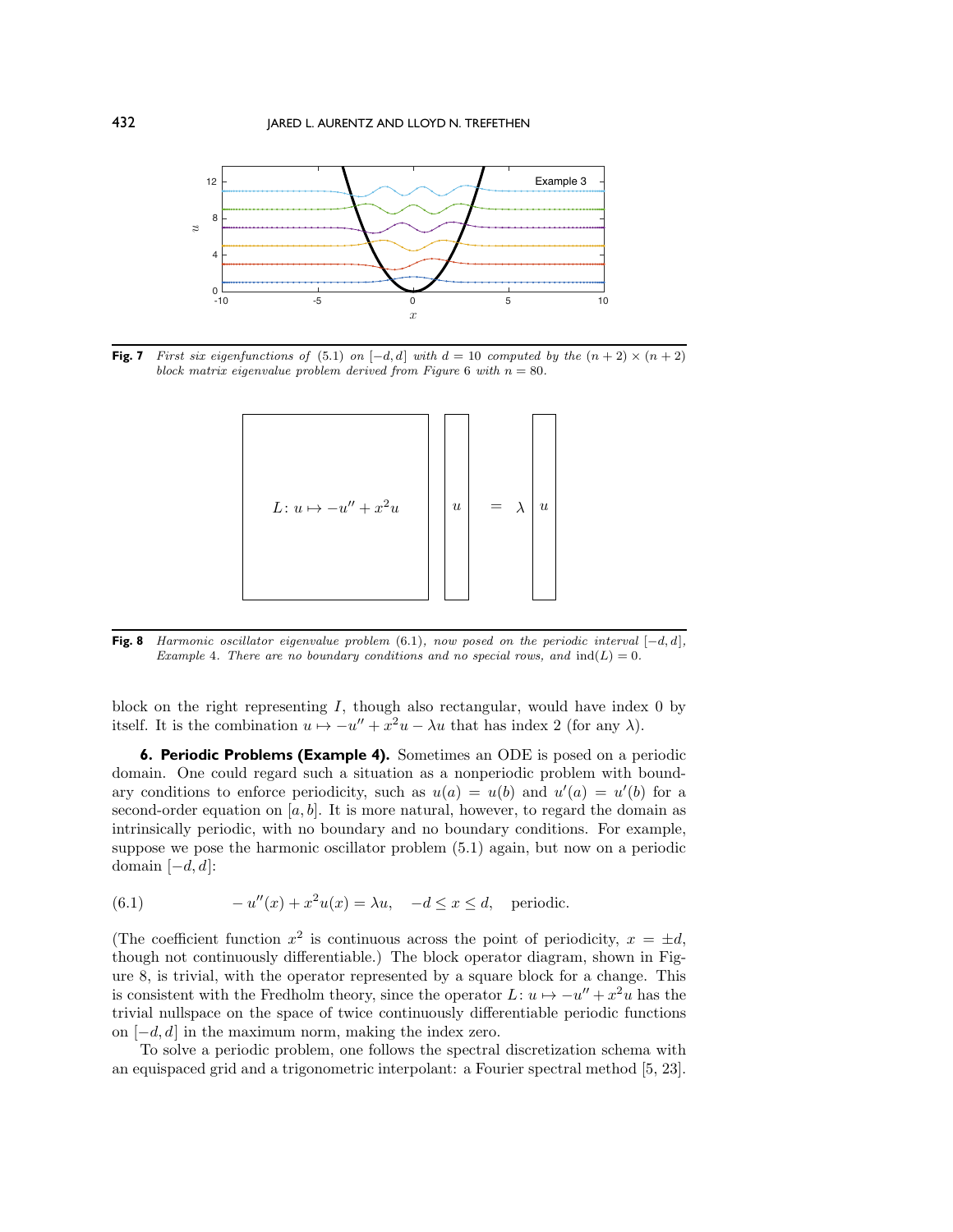<span id="page-10-1"></span>

**Fig. 9** Repetition of Figure [7](#page-9-0), but now for a solution on an equispaced grid for the periodic formu-lation of (6.[1\)](#page-9-1) and Figure [8](#page-9-2) with  $n = 50$ . Note that the equally spaced grid has about the same spacing in the middle as the Chebyshev grid of Figure [6](#page-8-1).

```
% Example 4
X = [-d, d], x2 = Q(x) x.^2L = -diffmat([n n], 2, X, 'trig') + diag(gridsample(x2, n, X, 'trig'))eig(L)
```
There is a practical reason for considering the periodic oscillator  $(6.1)$ , namely, that its lower eigenfunctions will be virtually identical to those of [\(5.1\)](#page-7-1), thanks to exponential decay for large  $|x|$ , and somewhat easier to compute. Figure [9](#page-10-1) shows the first six eigenfunctions computed in this manner, matching Figure [7.](#page-9-0) Since the spacing of an *n*-point periodic grid is about  $\pi/2$  times denser in the middle than that of an *n*-point Chebyshev grid,  $n = 50$  points now suffice for 14-digit precision.

Of course there are also ODE problems with genuine periodicity, as opposed to this example of the use of a periodic domain for computational convenience. Example 10 below is of this kind.

<span id="page-10-0"></span>**7. Coupled System of BVPs (Example 5).** If a BVP involves more than one variable, there will be more than one block in its block operator diagram. For example, the second-order scalar wave equation

<span id="page-10-2"></span>
$$
u'' = -300e^{3x}u, \quad u(-1) = 0, \quad u(1) = 1
$$

is equivalent to the pair of first-order equations

(7.1) 
$$
u' = 10v, \quad v' = -30e^{3x}u, \quad u(-1) = 0, \quad u(1) = 1
$$

derived by introducing the variable  $v = u'/10$ . A block operator diagram for this system is shown in Figure [10,](#page-11-0) containing two rectangular differentiation operators, a rectangular identity (times  $-10$ ), and a rectangular operator of multiplication by  $30e^{3x}$ . (Careful readers will note that we are not completely consistent in the notation we use in our diagrams, making different choices for different examples to communicate most economically.) The solution computed with  $n = 90$  is shown in Figure [11.](#page-11-1) (There is no reason why  $u$  and  $v$  have to have the same values of  $n$ , incidentally.)

In Figure [10](#page-11-0) as in Figure [8,](#page-9-2) rectangular blocks appear that do not in themselves represent operators of positive index, namely, the identity and the multiplication operator. The rectangularity of each block is determined by the order of the highest derivative in its column. If the map  $v \mapsto v'$  in Figure [10](#page-11-0) were  $v \mapsto v''$ , for example, then that block and the −10 block above it would have dimensions " $\infty \times (\infty + 2)$ ," but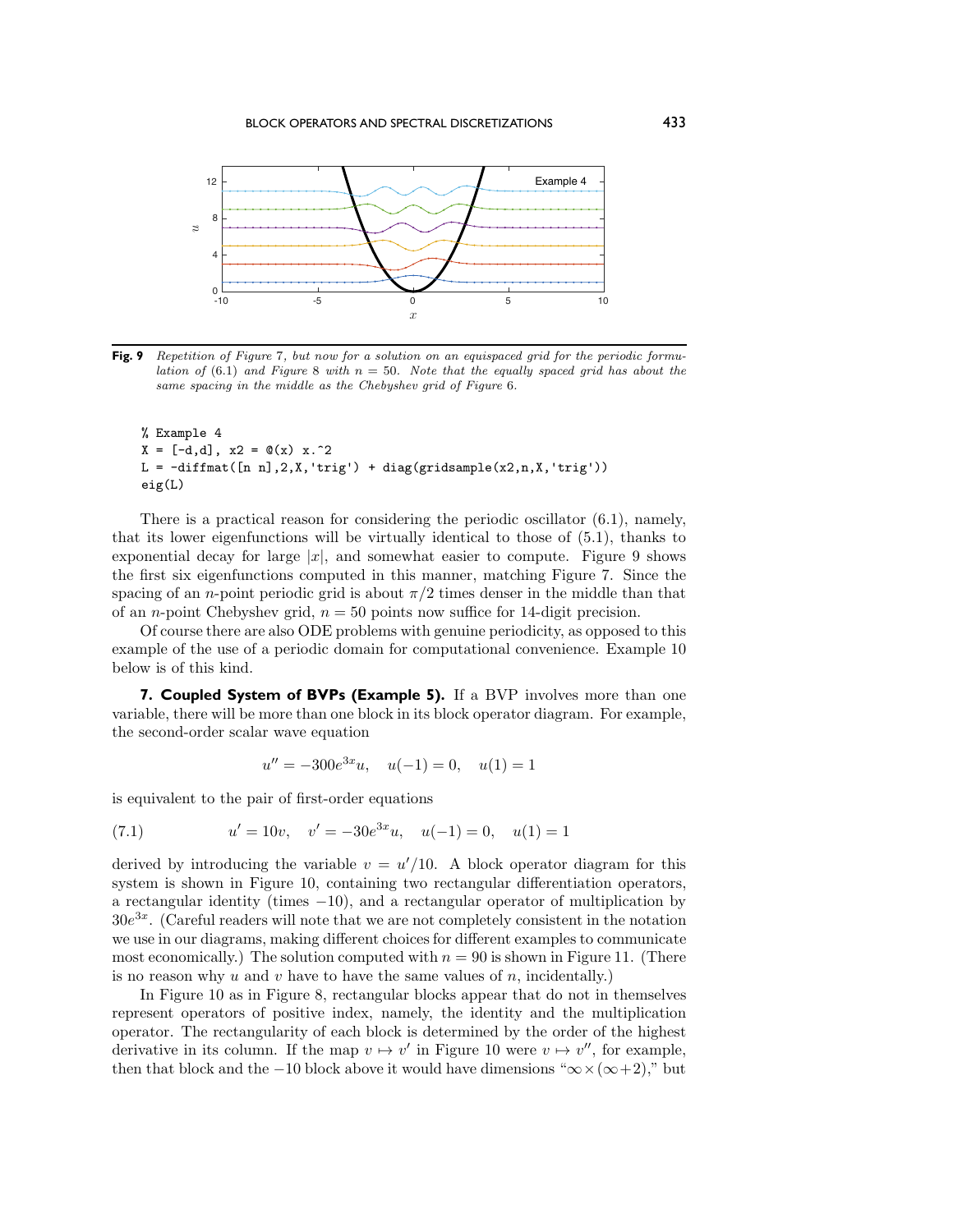<span id="page-11-0"></span>

<span id="page-11-1"></span>Fig. 10 Block operator diagram for the coupled system [\(7](#page-10-2).1), Example 5. Blank rows represent zero functionals. Since first-order differentiation has index 1, the four blocks are each of dimensions " $\infty \times (\infty + 1)$ ."



**Fig. 11** Solution of (7.[1\)](#page-10-2) by the  $2n \times 2n$  block matrix system of equations derived from Figure [10](#page-11-0) with  $n = 90$ .

the two blocks on the left applied to the variable u would still be of size " $\infty \times (\infty + 1)$ ." This rule of sizing of blocks was introduced by Driscoll and Hale [\[8\]](#page-22-4).

**8. Integral Operators (Examples 6 and 7).** With integral as opposed to differential operators, one has the possibility of nontrivial deficiency (range codimension), giving a negative index. For example, consider the problem

<span id="page-11-2"></span>(8.1) 
$$
\int_{-1}^{x} u(t)dt + c = f(x),
$$

where f is given and the function  $u$  and constant  $c$  are unknown. If we take the underlying Banach space X to be  $C([-1,1])$ , then the indefinite integration operator  $L: u \mapsto \int^x u$  has  $\text{def}(L) = 1$  since its range is limited to functions that take the value 0 at the left endpoint. Thus the index is  $\text{ind}(L) = -1$ , and in a block operator formulation, as shown in Figure [12,](#page-12-0) this part of the diagram will be a rectangle taller than it is wide. A discretization will involve an  $n \times (n-1)$  spectral integration matrix. (In practice one would not normally solve this problem with a matrix since  $u$  can be obtained by simply differentiating  $f$ , so we do not show a code or a figure.)

For an example with more substance, following Clenshaw, Greengard, and Driscoll [\[6,](#page-22-8) [7,](#page-22-9) [11\]](#page-22-10), let us formulate an integral equation BVP equivalent to the advection-diffusion equation [\(2.1\)](#page-2-1) by rewriting that problem in terms of the variable  $v = u''$ .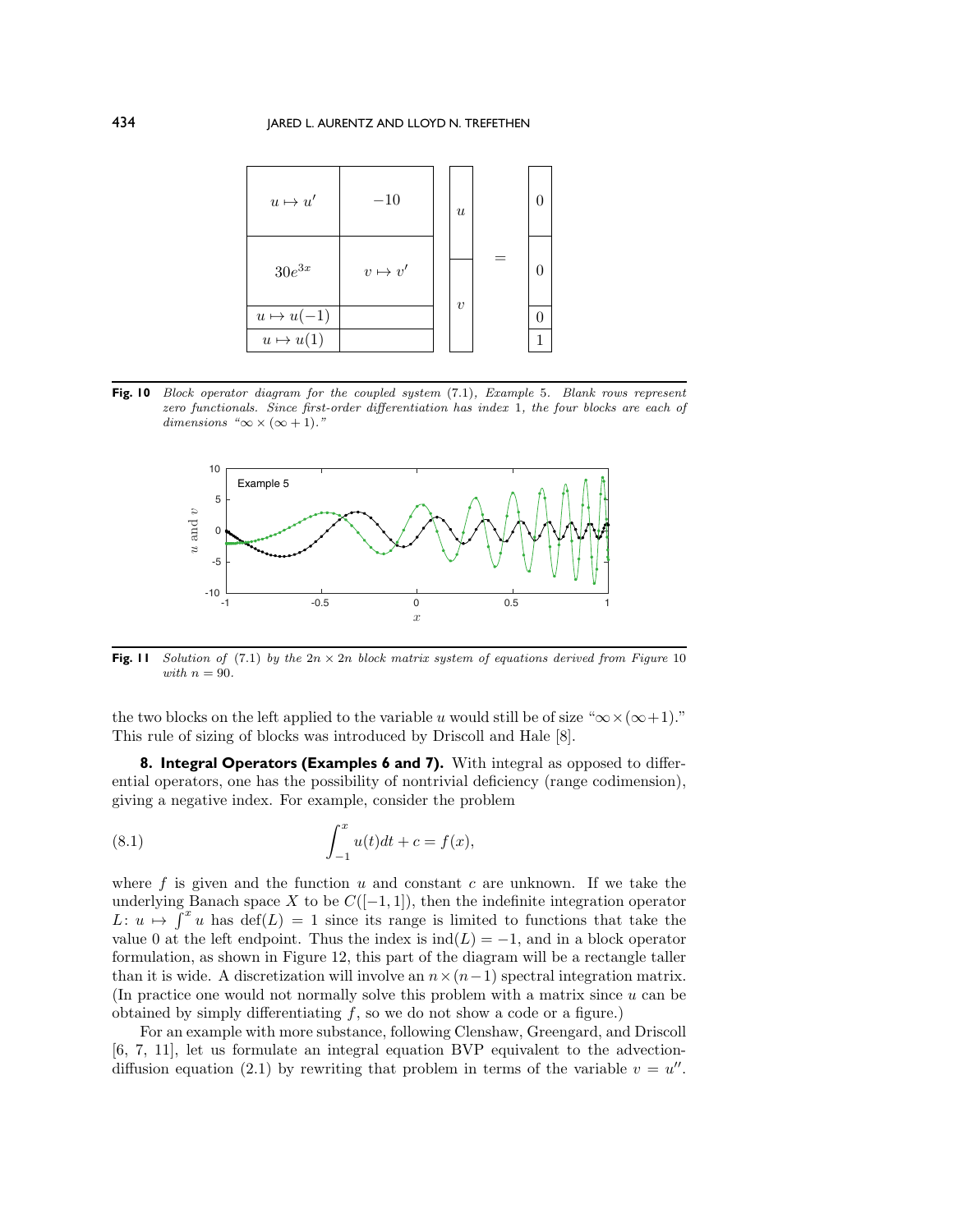<span id="page-12-0"></span>

**Fig. 12** Block operator diagram for the indefinite integral problem (8.[1\)](#page-11-2), Example 6. Here the index is  $ind(L) = -1$ .

This change of variables implies

<span id="page-12-3"></span>(8.2) 
$$
u'(x) = \int_{-1}^{x} v(t)dt + c, \quad u(x) = \int_{-1}^{x} \int_{-1}^{t} v(s)dsdt + (x+1)c + d
$$

for some integration constants  $c$  and  $d$ , so  $(2.1)$  becomes

<span id="page-12-1"></span>(8.3) 
$$
0.2v(x) + \int_{-1}^{x} v(t)dt + c + \int_{-1}^{x} \int_{-1}^{t} v(s)dsdt + (x+1)c + d = f(x),
$$

together with the boundary conditions

<span id="page-12-2"></span>(8.4) 
$$
d = \alpha, \quad \int_{-1}^{1} v(t)dt + c = \beta.
$$

A block operator diagram for this problem is shown in Figure [13,](#page-13-0) containing the second appearance in this paper of a square block; see the similar formulation in [\[7\]](#page-22-9). The computed solution shown in Figure [14](#page-13-1) is based on this discretization:

```
% Example 7
L = 0.2*intmat(n,0) + intmat(n,1) + intmat(n,2)vT = zeros(1, n), wT = introw(n)A = [ [L; vT; wT] [gridsample(x+2, n); 0; 1] [ones(n, 1); 1; 0] ]rhs = [gridsample(f,n); alpha; beta]
vcd = A\rhspace{1.5pt}\rhspace{1.5pt}v = vcd(1:n), c = vcd(n+1), d = vcd(n+2)
```
**9. Optimization with a Scalar Constraint (Example 8).** Consider the constrained optimization problem

<span id="page-12-4"></span>(9.1) 
$$
\min_{u} \frac{1}{2} \int_{-1}^{1} w(x)(u(x) - f(x))^{2} dx, \quad \int_{-1}^{1} g(x)u(x) dx = c,
$$

where the scalar c and the functions  $f, w, g \in C([-1, 1])$  are given, with  $w(x) > 0$  for all x. If  $f^T$  and  $g^T$  are the bounded linear functionals on  $C([-1, 1])$  defined by

(9.2) 
$$
f^T: u \mapsto \int_{-1}^1 f(x)u(x)dx, \quad g^T: u \mapsto \int_{-1}^1 g(x)u(x)dx,
$$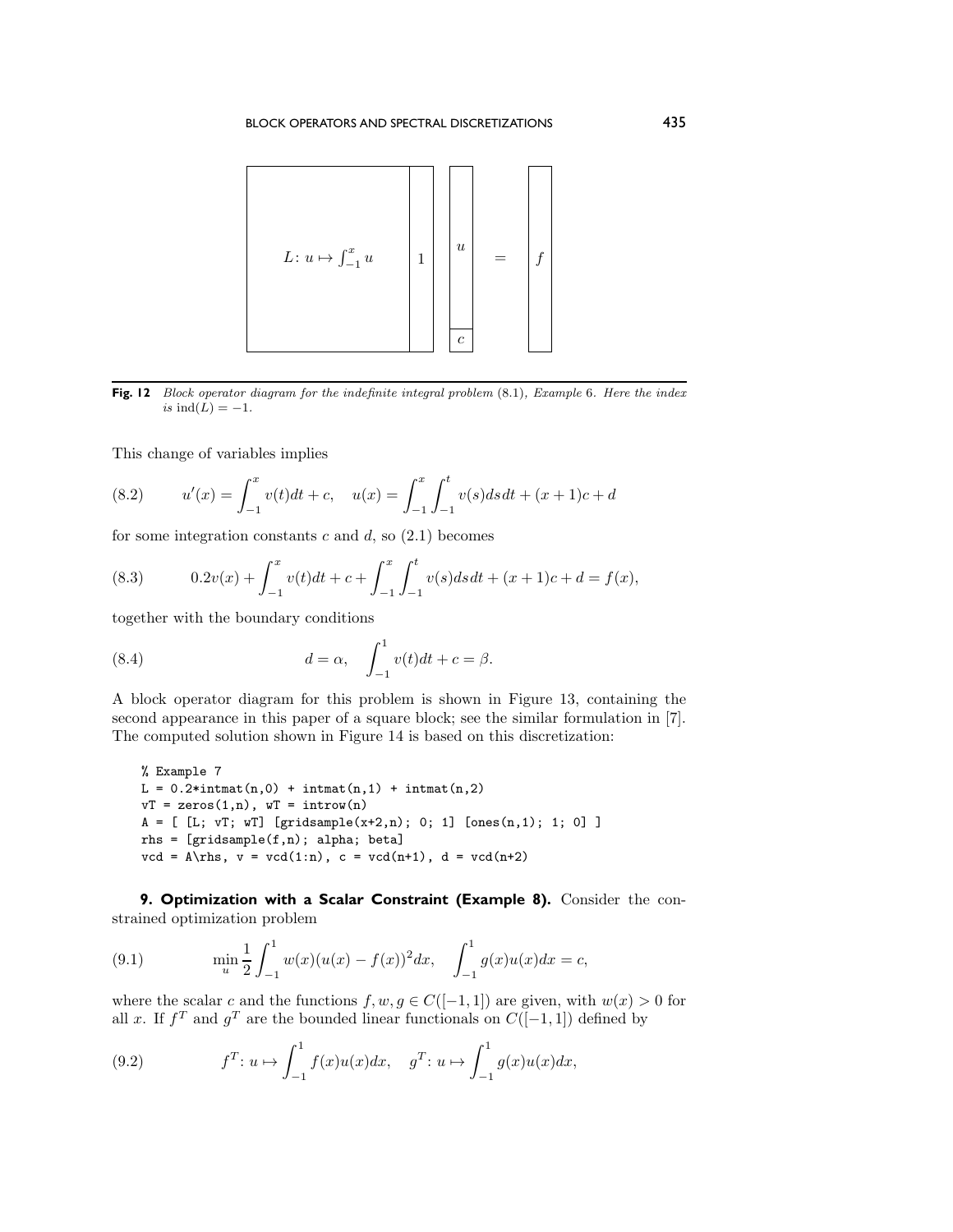<span id="page-13-0"></span>

**Fig. 13** Block operator diagram for the integral operator problem (8.[3\)](#page-12-1)–(8.[4\)](#page-12-2) that arises when (2.[1\)](#page-2-1) is rewritten in terms of the variable  $v = u''$ , Example 7. The symbols  $\int$  and  $\int \int$  in the operator block represent the operators of single and double indefinite integration from the left endpoint, respectively, and the symbol  $\int$  in the functional row represents definite integration.

<span id="page-13-1"></span>

**Fig. 14** Solution of  $(8.3)-(8.4)$  $(8.3)-(8.4)$  $(8.3)-(8.4)$  by the  $n \times n$  block matrix system of equations derived by spectral discretization of Figure [13](#page-13-0) with  $n = 18$ . For comparison with Figure [3](#page-5-1), the plot shows not v but its second integral u as defined by [\(8](#page-12-3).2).

and the functional  $u^T$  is defined analogously for any fixed  $u \in C([-1,1])$ , then the problem is equivalent to

(9.3) 
$$
\min_{u} E(u), \quad E(u) = \frac{1}{2} u^T W u - f^T W u, \quad g^T u = c,
$$

where  $W$  is the operator of multiplication by  $w$ . A standard way to solve such a problem is to introduce the Lagrangian function

(9.4) 
$$
\mathcal{L}(u,\lambda) = \frac{1}{2}u^T W u - f^T W u + (g^T u - c)\lambda,
$$

where  $\lambda$  is a scalar Lagrange multiplier. The partial derivative of  $\mathcal L$  with respect to  $\lambda$ and its gradient with respect to  $u$  are

<span id="page-13-2"></span>(9.5) 
$$
\frac{\partial \mathcal{L}}{\partial \lambda} = g^T u - c, \quad \nabla_u \mathcal{L} = W u - W f + \lambda g.
$$

Suppose we find a stationary point of  $\mathcal{L}(u, \lambda)$  with respect to both  $\lambda$  and u. Then  $\partial \mathcal{L}/\partial \lambda = 0$ , so the constraint  $g^T u = c$  is satisfied, and  $\nabla_u \mathcal{L} = 0$ , which implies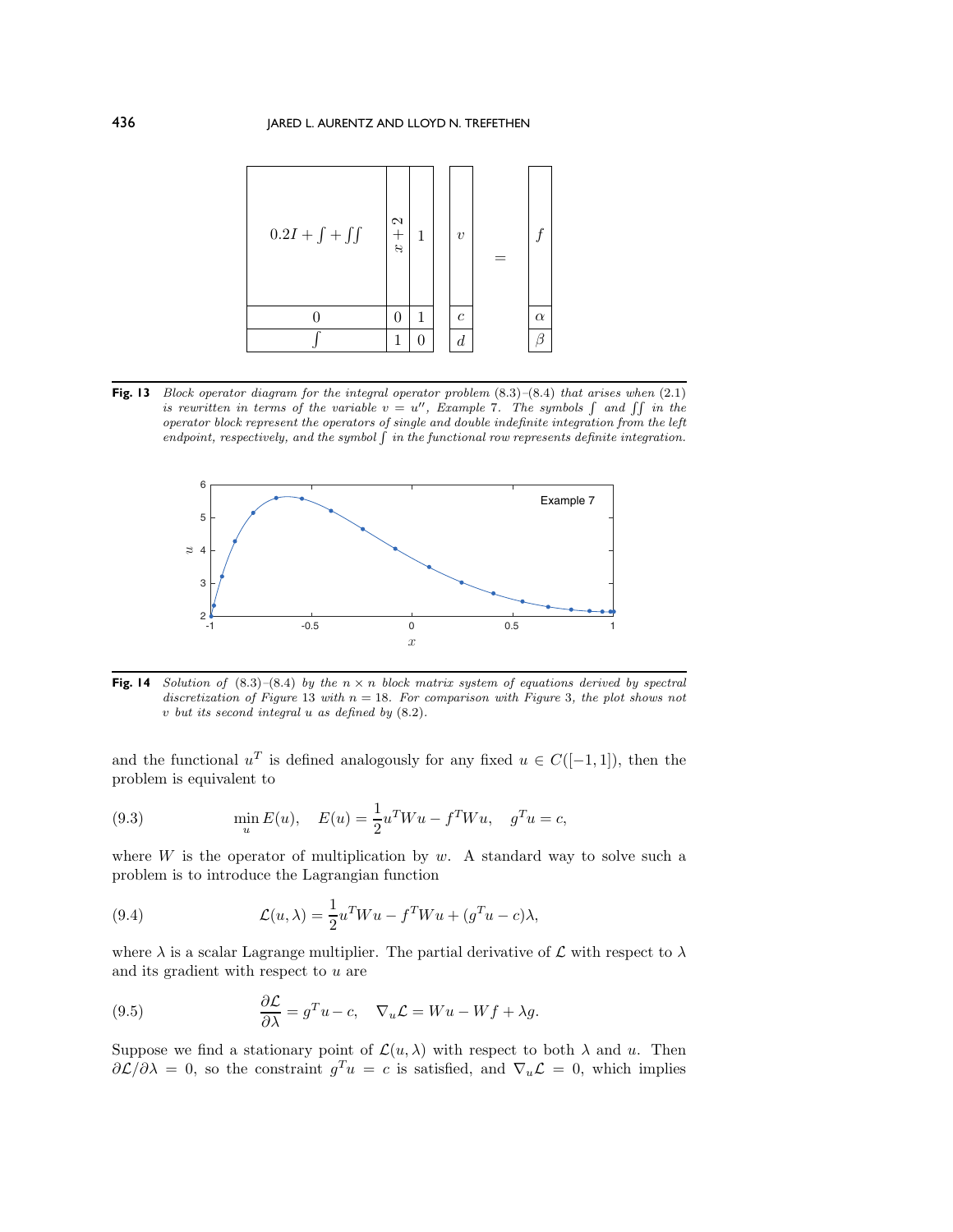<span id="page-14-0"></span>

**Fig. 15** Block operator diagram to set the two expressions of  $(9.5)$  $(9.5)$  to zero to find a stationary point of the Lagrangian, a standard method of solving [\(9](#page-12-4).1), Example 8.

<span id="page-14-1"></span>

**Fig. 16** Solution of (9.[1\)](#page-12-4) with  $f(x) = g(x) = 1$ ,  $w(x) = \exp(-3x^2)$ , and  $c = 0$  by the  $n \times n$  block matrix system of equations  $A*u$ lam = rhs derived by spectral discretization of Figure [15](#page-14-0) with  $n = 25$ . The dashed line shows f. The solution is the closest function to f, measured by the least-squares norm with weight w, whose integral is zero.

 $W u - W f = -\lambda g$ , that is,  $\nabla_u E(u) = -\lambda g$ . Together these are the *Karush–Kuhn– Tucker (KKT) conditions.* Thus the gradient of  $E$  points in the direction of  $g$ , i.e., orthogonally to the constraint hyperplane defined by the equation  $g^T u = c$ . So at the point  $u, E(u)$  restricted to the hyperplane has a stationary point. This is the reasoning behind the standard method of setting the equations [\(9.5\)](#page-13-2) to zero to solve a problem of this kind. Figure [15](#page-14-0) gives the block diagram, which has the form known as a saddle-point system [\[1\]](#page-22-0).

A code segment for discretization of Figure [15](#page-14-0) with  $f(x) = g(x) = 1$ ,  $w(x) =$  $\exp(-3x^2)$ , and  $c = 0$  is given below, and the result is plotted in Figure [16.](#page-14-1) The Lagrange multiplier takes the value  $\lambda \approx 0.2368426790707$ .

```
% Example 8
gT = introw(n)A = [diag(gridsample(w,n)) gridsample(g,n); gT 0]rhs = [gridsample(w, n); c]ulam = A\rightharpoonupns, u = ulam(1:n), lambda = ulam(n+1)
```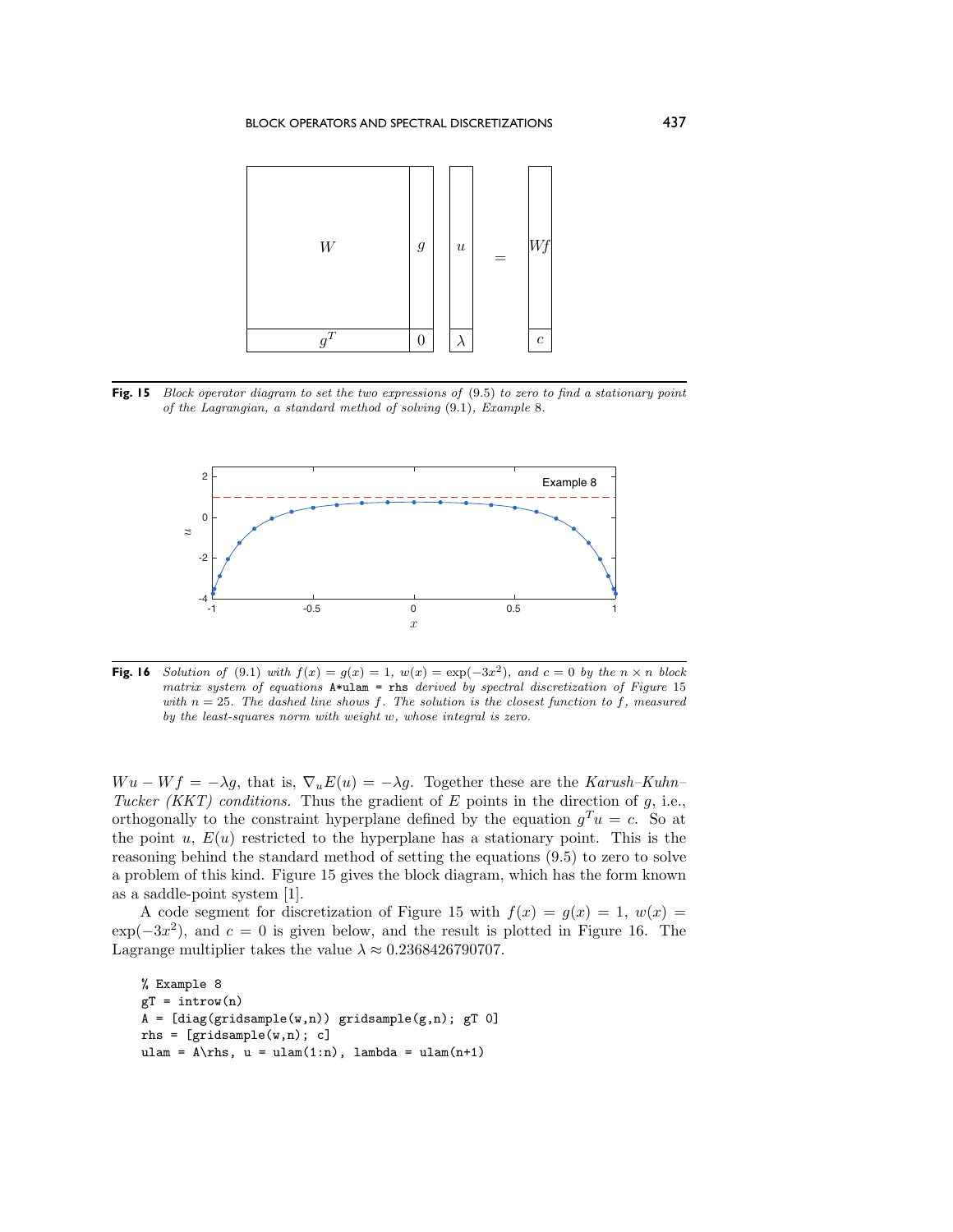<span id="page-15-1"></span>

**Fig. 17** Block operator diagram for the nonlinear BVP [\(10](#page-15-0).1), Example 9. The nonlinear block, with  $ind(N)=2$ , is shaded as a reminder of the arbitrary nature of possible nonlinear couplings between input and output functions.

**10. Nonlinear Operators (Example 9).** Like a linear operator, a nonlinear operator has a "rectangular shape" in the sense that it maps inputs in one space to outputs in another. Within the rectangle, however, the couplings of inputs to outputs may be arbitrary. Accordingly, we propose the convention of representing a nonlinear block of an operator by a shaded rectangle. When the operator is linearized about a particular input function for a Newton iteration, we are back in the linear situation and the shading is removed, giving a block operator of the kind discussed up to now in this paper, which as usual can serve as a template for discretization.

<span id="page-15-0"></span>For example, a block operator diagram for the nonlinear BVP

(10.1) 
$$
N(u) = u''(x) + u^{2}(x) - f(x) = 0, \quad u(-1) = \alpha, \quad u(1) = \beta
$$

is shown in Figure [17.](#page-15-1) To solve this problem, one could carry out a Newton iteration of the form  $u^{(k+1)} = u^{(k)} - v$  for  $k \geq 0$  (see [\[3\]](#page-22-3)), where v is the solution of the linear update equation

<span id="page-15-2"></span>(10.2) 
$$
F(u^{(k)})v = N(u^{(k)}), \quad v(-1) = 0, \quad v(1) = 0.
$$

(For simplicity of presentation, we assume  $u^{(0)}$  satisfies the boundary conditions.) Here  $F(u)=(\partial N/\partial u)(u)$  is the Fréchet derivative operator for N at u,

$$
(10.3) \tF(u): v \mapsto v'' + 2uv,
$$

a linear operator in  $C([-1, 1])$  of index 2. Equation [\(10.2\)](#page-15-2) can accordingly be represented by an unshaded block operator diagram, Figure [18.](#page-16-0) Since the leading order term of  $F(u)$  is constant, ind( $F(u)$ ) is independent of u, so the nonlinear operator has a well-defined index  $\text{ind}(N) = 2$  according to the definition of section [3.](#page-5-0)

The essential lines of a code segment for realizing the algorithm just described are below, and the result is shown in Figure [19.](#page-16-1) In Chebfun, Fréchet derivative operators are constructed automatically by a process of automatic differentiation developed by Birkisson and Driscoll [\[3\]](#page-22-3).

```
% Example 9
D2 = diffmat([n n+2], 2), I = diffmat([n n+2], 0)N = \mathbb{Q}(u) D2*u + I*u.^2 - f
```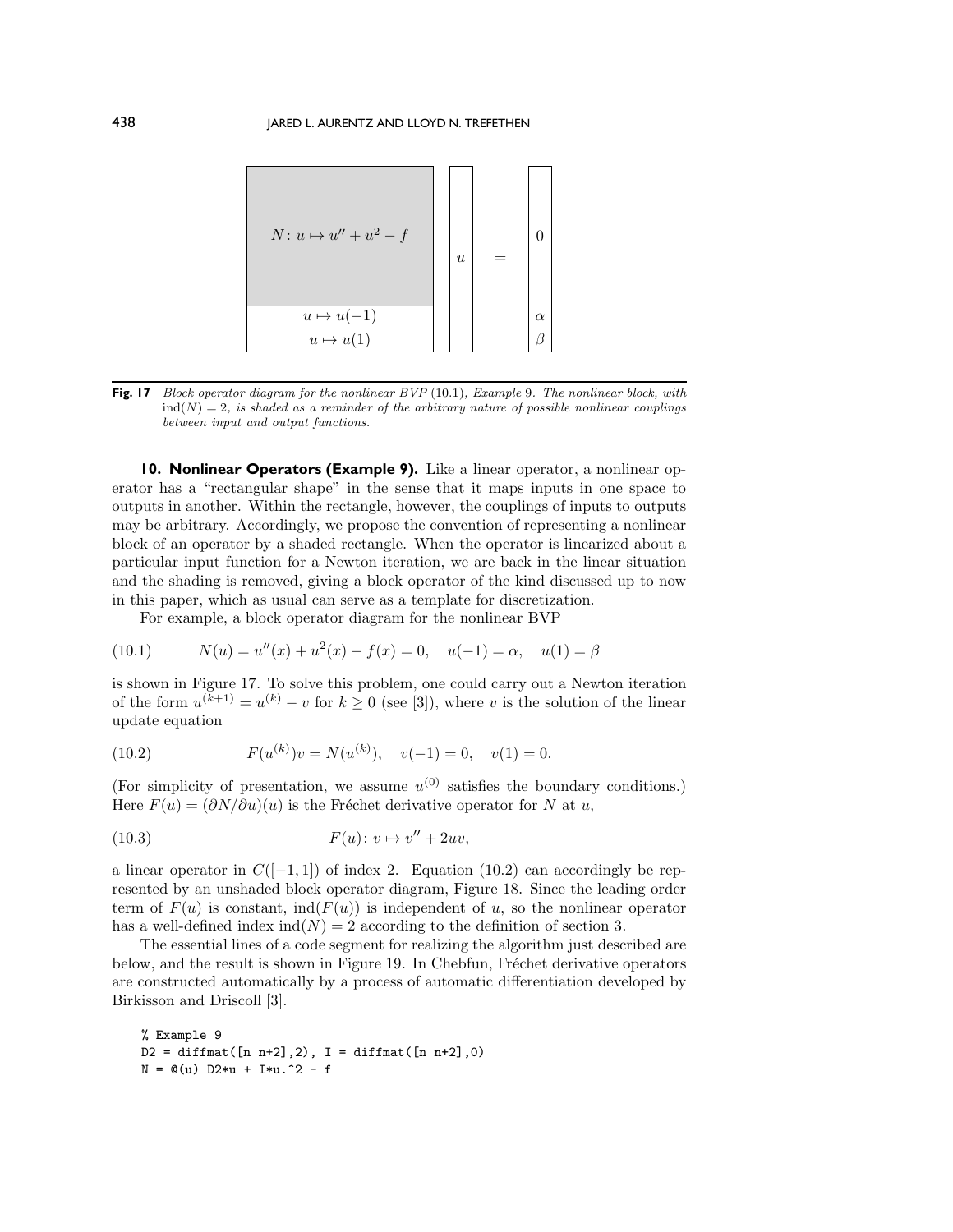<span id="page-16-0"></span>

<span id="page-16-1"></span>Fig. 18 Linearization of [\(10](#page-15-0).1) for a Newton iteration converts Figure [17](#page-15-1) to a linear structure representing the update equation [\(10](#page-15-2).2).



**Fig. 19** Solution of [\(10](#page-15-2).1) with  $f(x) = e^{2x}$ ,  $\alpha = 1$ ,  $\beta = 4/3$  based on Newton iteration (10.2), with the linear problem of Figure [18](#page-16-0) solved by spectral discretization. The iteration converges to approximately full precision (as measured by residual norm) in 7 steps from the initial guess  $u^{(0)}(x) = \alpha(1-x)/2 + \beta(1+x)/2.$ 

```
F = \mathbb{Q}(u) D2 + 2*I*diag(u)
A = \mathbb{Q}(u) [F(u); diffrow(n+2,0,-1); diffrow(n+2,0,1)]
rhs = \mathbb{O}(u) [N(u); 0; 0]
for k = 1:7u = u - A(u)\text{h s(u)}end
```
**11. Nonlinear Oscillator with Unknown Period (Example 10).** Sometimes a nonlinear equation may have a periodic solution of unknown period. For example, consider the van der Pol equation

(11.1)  $y'' + \mu(y^2 - 1)y' + y = 0$ ,  $y(0) = 1$ ,  $0 \le \tau \le T$ , periodic,

where  $\mu > 0$  is a damping parameter,  $\tau$  is the independent variable (time), and the period T is unknown. The condition  $y(0) = 1$  is included to eliminate translationinvariance in t; this is known as an *anchor condition.* With this condition there will be two solutions with the same minimal value of T, one with  $y'(0) > 0$  and the other with  $y'(0) < 0$ . In addition there will be two solutions with twice that value of T, two solutions with three times that value of  $T$ , and so on.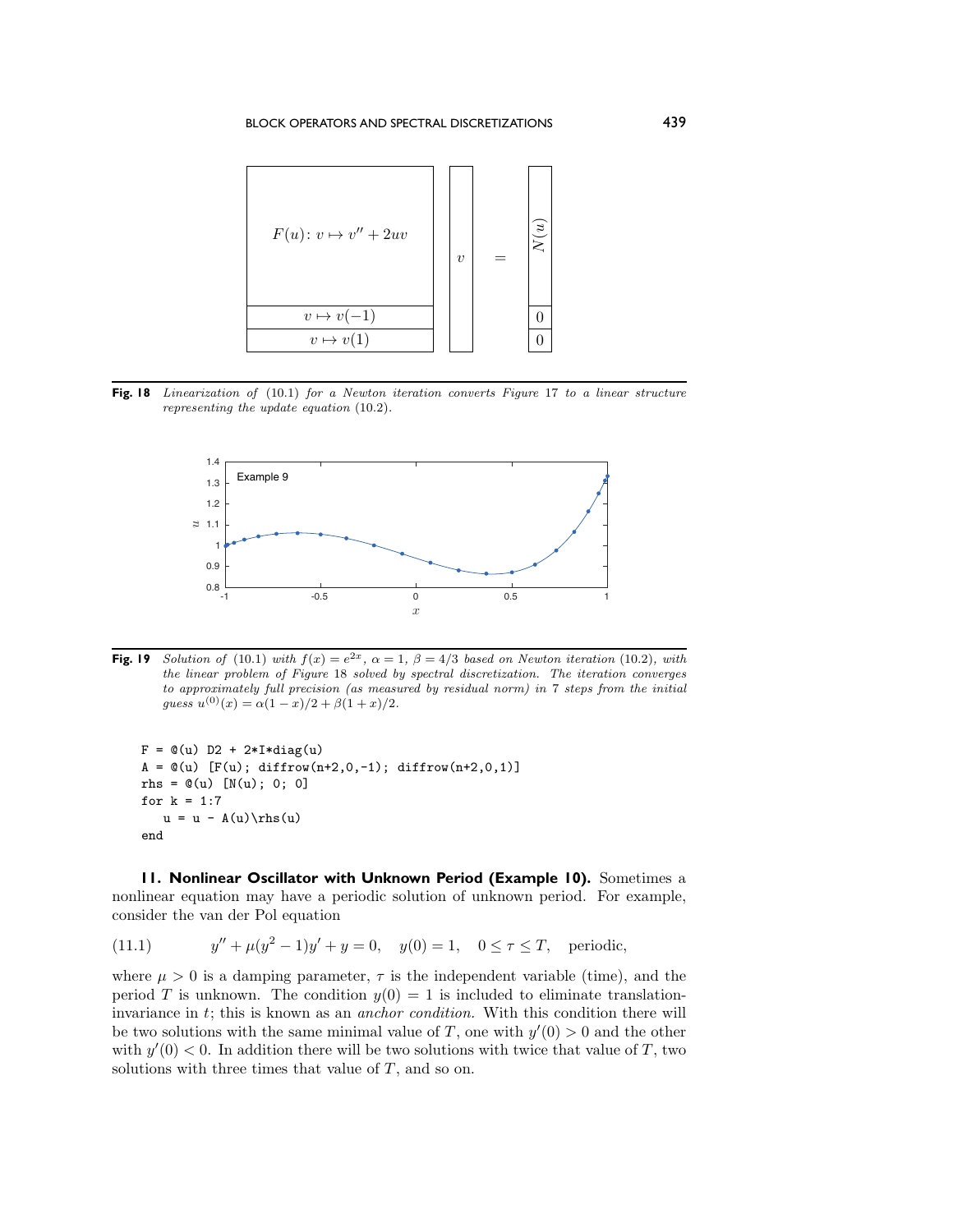<span id="page-17-1"></span>

**Fig. 20** Block operator diagram for the van der Pol oscillator problem [\(11](#page-17-0).2) with unknown period T, after transplantation to  $t \in [0,1]$ , Example 10. The index is  $ind(N)=1$ .

This problem can be recast onto the fixed interval [0, 1] by defining  $t = \tau/T$  and  $u(t) = y(\tau)$ . After multiplying by  $T^2$  we obtain

<span id="page-17-0"></span>(11.2) 
$$
N(u,T) = u'' + T\mu(u^2 - 1)u' + T^2u = 0, \ \ u(0) = 1, \ \ 0 \le t \le 1, \ \ \text{periodic.}
$$

This is a problem where both the function  $u$  and the scalar  $T$  enter nonlinearly, and a block diagram is given in Figure [20.](#page-17-1)

As in the last section, we can solve the problem by the Newton iteration

(11.3) 
$$
u^{(k+1)} = u^{(k)} - v, \quad T^{(k+1)} = T^{(k)} - s
$$

for  $k \geq 0$ , where v and s satisfy the update equations

(11.4) 
$$
\frac{\partial N}{\partial u}v + \frac{\partial N}{\partial T}s = N(u^{(k)}, T^{(k)}), \quad v(0) = 0,
$$

shown in Figure [21.](#page-18-0) (We assume  $u^{(0)}$  satisfies the anchor condition  $u(0) = 1$ .) Note that the linearization breaks the rectangular block of Figure [20](#page-17-1) into a square block of index 0 together with one further column, corresponding to the linear operators

(11.5) 
$$
\frac{\partial N}{\partial u}(u,T): \ v \mapsto v'' + T\mu(u^2 - 1)v' + (2T\mu uu')v + T^2v
$$

and

(11.6) 
$$
\frac{\partial N}{\partial T}(u,T): s \mapsto \mu(u^2-1)u's + (2Tu)s.
$$

The square block is a result of the use of a periodic formulation, as in section [6.](#page-9-3) With a nonperiodic formulation, periodicity would be imposed by boundary conditions  $u(0) = u(1)$ ,  $u'(0) = u'(1)$ , and this block would be rectangular of index 2.

A spectral discretization follows the pattern of earlier examples of this article, with the essential lines of code as below. With  $\mu = 2$  and the initial guess  $u^{(0)}(t) =$  $2\cos(2\pi(t+\frac{1}{6}))$ ,  $T^{(0)}=5$ , the Newton iteration converges in 8 steps to the solution shown in Figure [22,](#page-18-1) with  $T = 7.6298744797$ .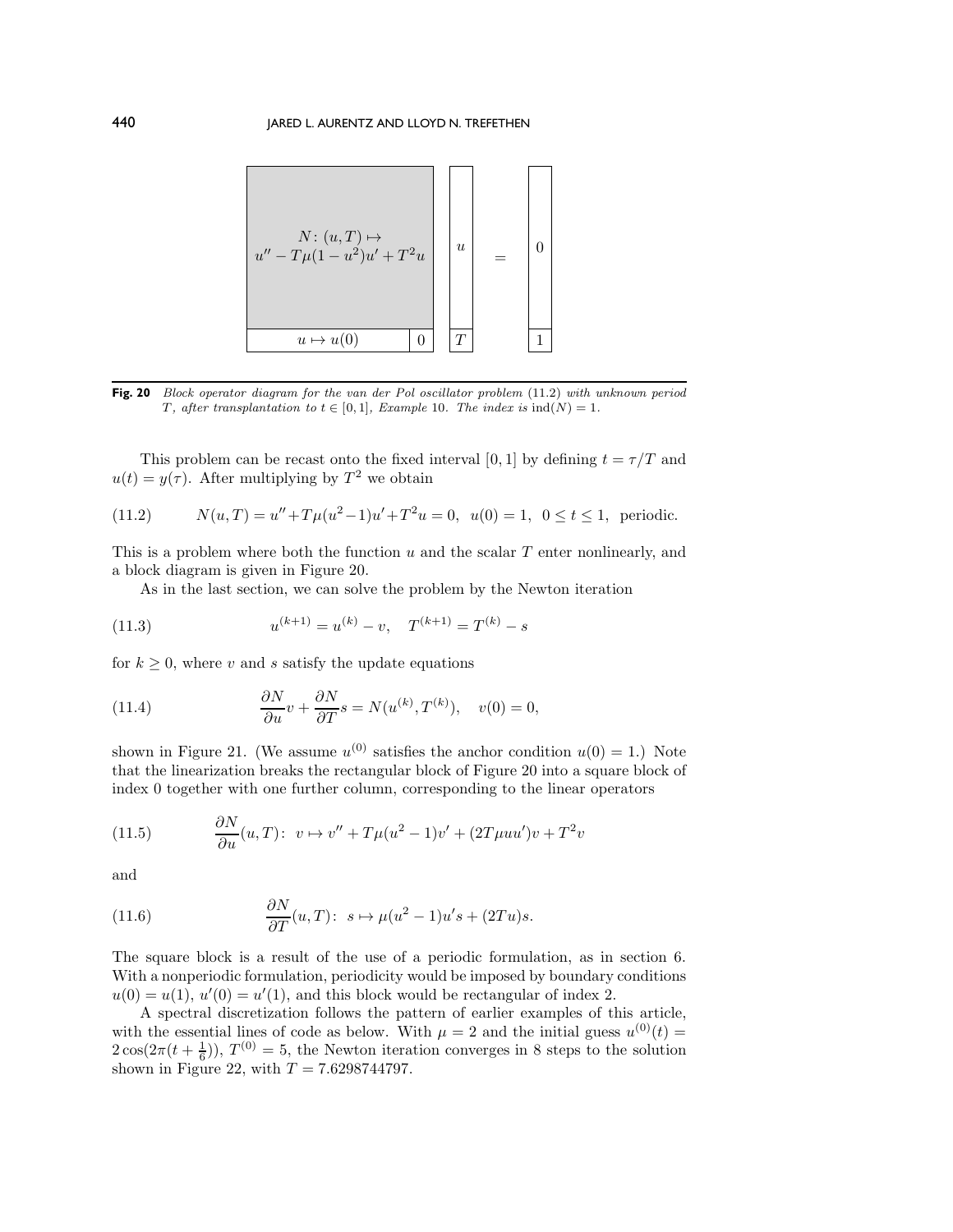<span id="page-18-0"></span>

<span id="page-18-1"></span>**Fig. 21** Linearization of Figure [20](#page-17-1) for each Newton step. The rectangular block is now unshaded and breaks into a square block differential operator and an additional column function. Together, these pieces represent a linear operator of index 1.



**Fig. 22** Solution of [\(11](#page-17-0).2) with  $\mu = 2$  after 8 Newton steps with  $n = 80$ , rescaled from the computational interval  $t \in [0,1]$  to the problem interval  $\tau \in [0,T]$ . A different initial guess could have led to a periodic translation of this solution with  $y'(0) > 0$ , or to multiperiod solutions on intervals of lengths an integer multiple of this one.

```
% Example 10
X = [0,1], I = eye(n)D = diffmat([n n],1,X,'trig'), D2 = diffmat([n n],2,X,'trig')N = \mathbb{Q}(u, T) D2*u + T*mu*(u.^2-1).*(D*u) + T^2*u
dNdu = \mathcal{O}(u,T) D2 + T*mu*diag(u.^2-1)*D + 2*T*mu*diag(u.*(D*u)) + T^2*I
dNdT = \mathcal{Q}(u, T) mu*(u.^2-1).*(D*u) + 2*T*u
A = \mathbb{O}(u,T) [dNdu(u,T) dNdT(u,T); diffrow(n,0,0,X,'trig') 0]
rhs = \mathbb{O}(u, T) [N(u,T); 0]
for k = 1:8vs = A(u,T)\rhspace{1mm} (u,T), v = vs(1:n), s = vs(n+1)u = u - v, T = T - send
```
**12. SVD of a Differential Operator (Example 11).** Operator theory sprang from the investigations of integral operators by Fredholm, Hilbert, and Schmidt, and for our next example, we turn to this circle of ideas. Given  $f \in C([-1,1])$  and  $\varepsilon > 0$ , the non-self-adjoint problem defined by

(12.1) 
$$
\varepsilon v'' + v' = f, \quad v(-1) = v(1) = 0
$$

has a unique solution  $v$  that could be represented in terms of a Fredholm integral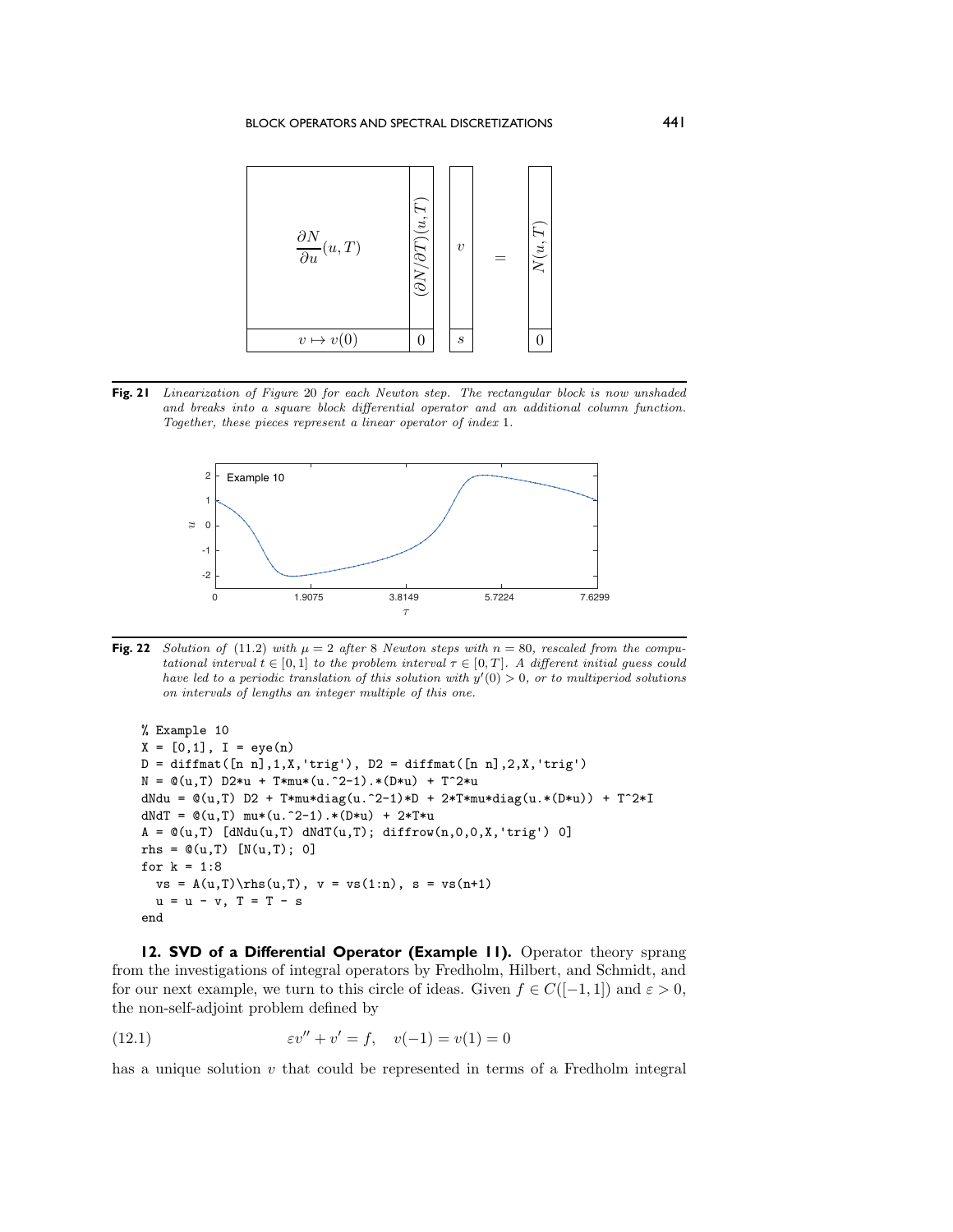<span id="page-19-1"></span>

**Fig. 23** Block operator diagram for the SVD equations [\(12](#page-19-0).2), taking the form of a generalized eigenvalue problem, Example 11. Blank blocks and rows are zero. If the blocks have dimensions  $n \times (n+2)$  after discretization and the rows have dimensions  $1 \times (n+2)$ , giving a square matrix overall of dimensions  $(2n + 4) \times (2n + 4)$ , full precision for the first three singular values is achieved with  $n = 22$ .

<span id="page-19-2"></span>

**Fig. 24** First three left and right singular functions v and u for the SVD problem [\(12](#page-19-0).2) with  $\varepsilon = 0.05$  discretized by a  $(2n + 4) \times (2n + 4)$  block matrix with  $n = 22$ .

operator, which would be compact and accordingly have singular values decaying to 0. Here, let us construct an SVD of the differential operator directly by considering coupled eigenvalue equations for the unknown functions  $v$  and  $u$ .

<span id="page-19-0"></span>(12.2) 
$$
\varepsilon v'' + v' = \sigma u, \quad \varepsilon u'' - u' = \sigma v, \quad v(\pm 1) = u(\pm 1) = 0.
$$

(Each singular value will appear twice among the solutions of [\(12.2\)](#page-19-0), once with a positive sign and once negated, corresponding to a negation of the sign of v relative to  $u$ .) Note that the equation and boundary conditions for  $u$  are the adjoint of those for v, reflecting the familiar  $[0 \t{A}; \t{A}']$  o] structure sometimes used to compute the SVD of a matrix A. A block operator diagram is shown in Figure [23.](#page-19-1) As with the harmonic oscillator of Figure [6,](#page-8-1) we have a generalized eigenvalue problem containing rectangular identity operators. The essential lines of discretization are given below, and the first three singular functions  $u$  and  $v$  are shown in Figure [24.](#page-19-2) The corresponding singular values are 2.4975282097, 4.2132778364, and 6.0032137298.

```
% Example 11
Z = zeros(n, n+2), z = zeros(1, n+2)I = diffmat([n n+2], 0), D = diffmat([n n+2], 1), D2 = diffmat([n n+2], 2)
```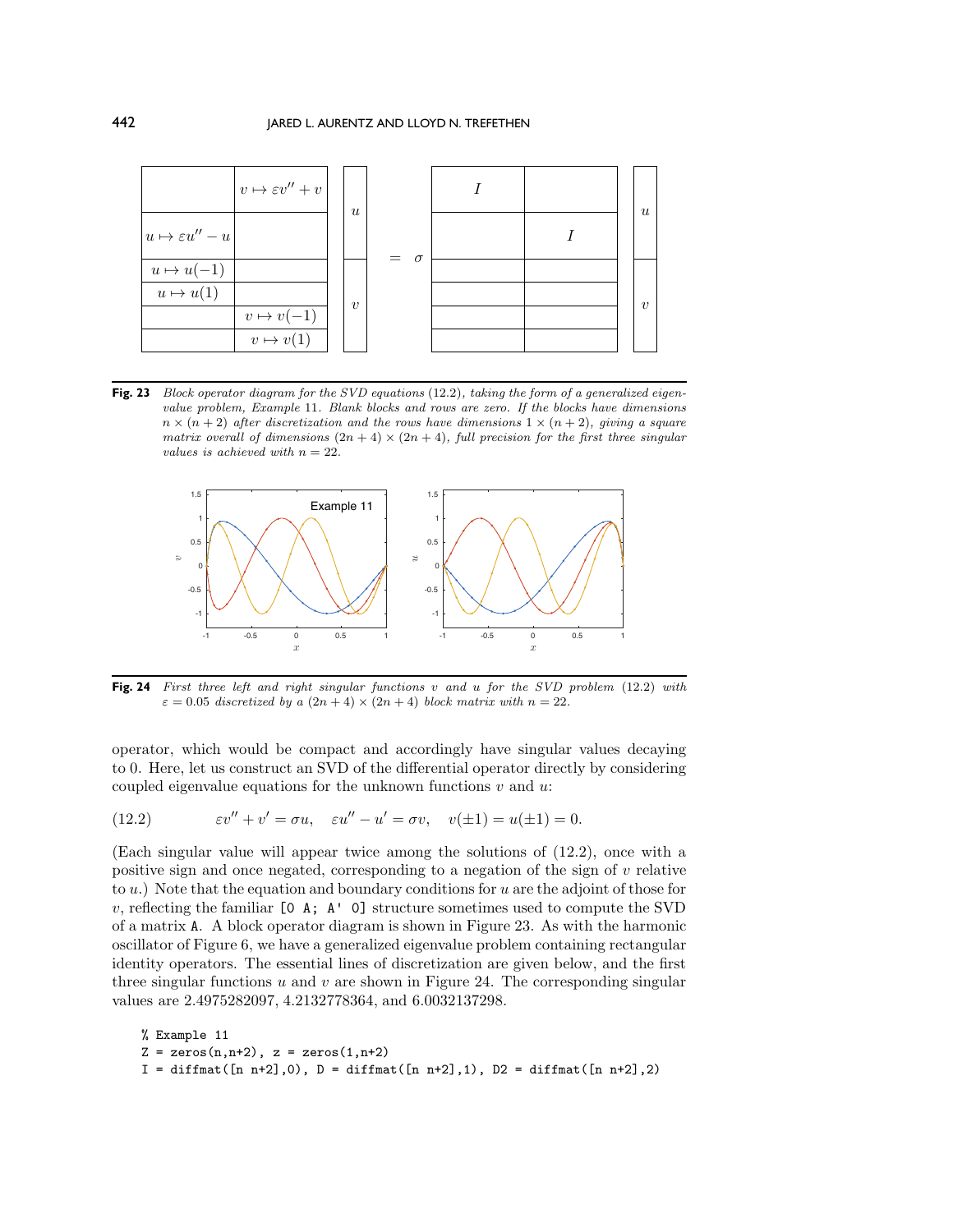```
lefteval = diffrow(n+2,0,-1), righteval = diffrow(n+2,0,1)<br>A = [ Z ep*D2+D
                ep*D2+Dep*D2-D Z
      lefteval z
      righteval z
      z lefteval
     z righteval ]
B = [I Z; Z I; z z; z z; z z; z z]
[UV, Lambda] = eig(A, B)
```
**13. ODE-Constrained Optimization (Example 12).** Our final example comes from the large and growing area of ODE- and PDE-constrained optimization and control [\[12,](#page-22-11) [13,](#page-22-12) [21\]](#page-23-11). Here we extend the problem [\(9.1\)](#page-12-4) by considering a constraint that is not a scalar but an ODE, which will lead to a Lagrange multiplier that is not a scalar but a function.

Consider a nonlinear pendulum with angle  $u(t)$  to which is applied a torque  $w(t)$ over a time interval  $[0, d]$ ,

<span id="page-20-2"></span>(13.1) 
$$
f(u, w) = u'' + \sin(u) - w = 0, \quad t \in [0, d], \quad u(0) = \alpha, \quad u'(0) = \beta.
$$

We wish to drive u to zero with minimal input w in the sense of minimizing  $g(u, w) =$  $(a/2)u<sup>T</sup>u + (b/2)w<sup>T</sup>w$ , where  $a, b > 0$  are constants and the inner products represent integrals over  $[0, d]$ . Thus the ODE-constrained optimization problem is

<span id="page-20-0"></span> $\min_{u,w} g(u, w)$  s.t.  $f(u, w) = 0$ ,  $u(0) = \alpha$ ,  $u'(0) = \beta$ .

The Lagrangian for this system is  $\mathcal{L}(u, w, \lambda) = g(u, w) + \lambda^T f(u, w)$ , where  $\lambda$  is a function of  $t$ , and the KKT conditions are

(13.2) 
$$
\mathcal{L}_u(u, w, \lambda) = \mathcal{L}_w(u, w, \lambda) = \mathcal{L}_\lambda(u, w, \lambda) = 0,
$$

where we may calculate

(13.3) 
$$
\mathcal{L}_u = g_u^T + \lambda^T f_u, \quad \mathcal{L}_w = g_w^T + \lambda^T f_w, \quad \mathcal{L}_\lambda = f
$$

and further

<span id="page-20-1"></span>(13.4) 
$$
g_u = au, \quad g_w = bw, \quad f_u \colon v \mapsto v'' + \cos(u)v, \quad f_w \colon q \mapsto -q.
$$

From these expressions for  $\mathcal{L}_w$ ,  $g_w$ , and  $f_w$  we see that the equation  $\mathcal{L}_w = 0$  is just  $\lambda = bw$ , enabling us to eliminate the unknown function  $\lambda$  from [\(13.2\)](#page-20-0)–[\(13.4\)](#page-20-1). In particular,  $\mathcal{L}_u = 0$  becomes  $g_u + bf_u^*w = 0$ , where  $f_u^*$  denotes the adjoint operator to  $f_u$ , with adjoint boundary conditions  $w(d) = w'(d) = 0$ . The whole problem reduces to [\(13.1\)](#page-20-2) together with the equations

<span id="page-20-3"></span>(13.5) 
$$
w'' + \cos(u)w + au/b = 0, \quad w(d) = w'(d) = 0
$$

as shown in the block diagram of Figure [25](#page-21-0) and its linearization for a Newton iteration in Figure [26.](#page-21-1) A solution computed with  $d = 10$ ,  $a = b = \alpha = 1$ , and  $\beta = 0$  appears in Figure [27.](#page-21-2)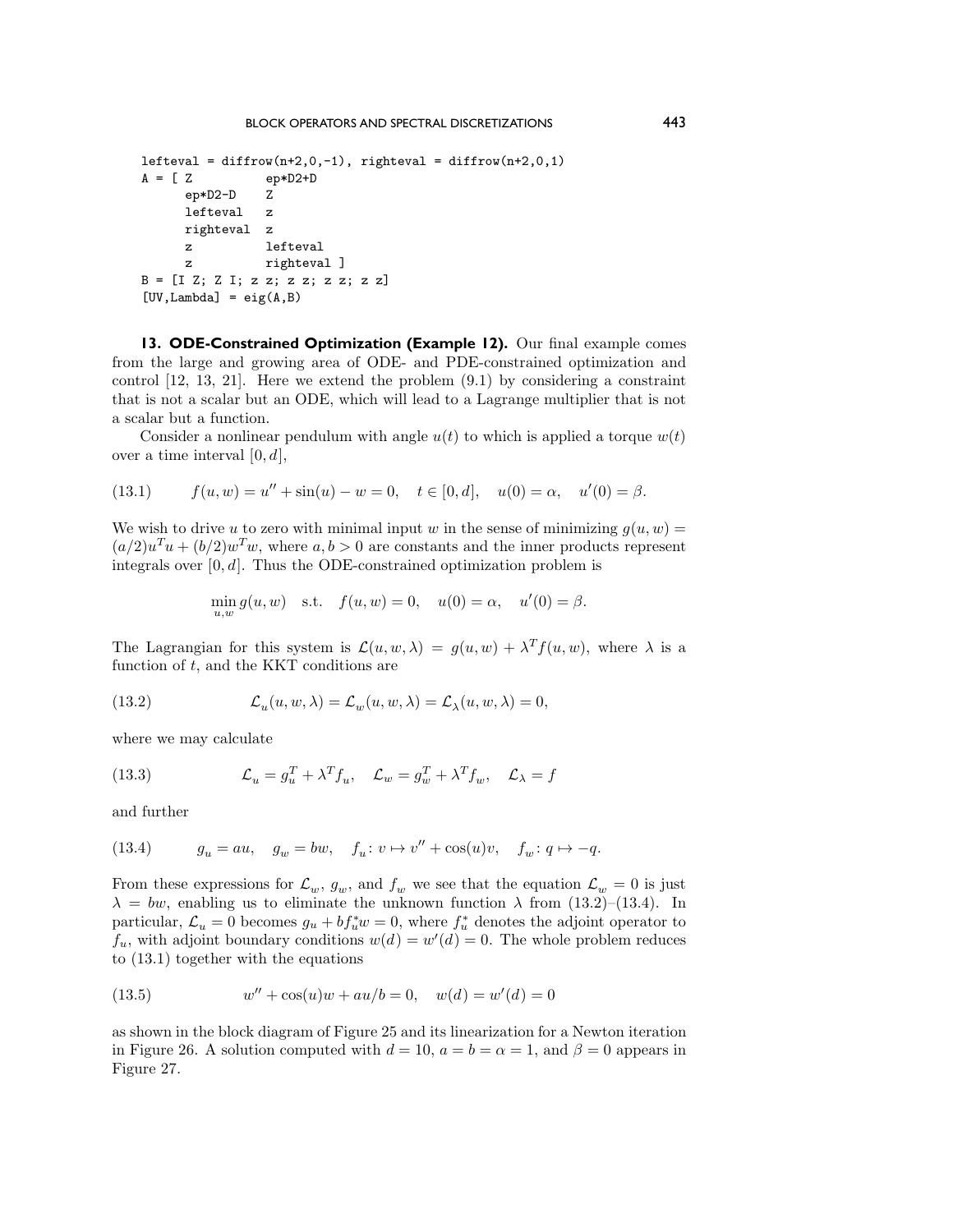## <span id="page-21-0"></span>444 IARED L. AURENTZ AND LLOYD N. TREFETHEN



<span id="page-21-1"></span>**Fig. 25** Nonlinear block operator diagram for control of a nonlinear pendulum, from [\(13](#page-20-2).1) and [\(13](#page-20-3).5), Example 12.



**Fig. 26** Linearization of Figure [25](#page-21-0) for Newton iteration, with  $v = u^{(k)} - u^{(k+1)}$  and  $q = w^{(k)}$  $w^{(k+1)}$ .

<span id="page-21-2"></span>

**Fig. 27** Solution of the nonlinear pendulum problem [\(13](#page-20-2).1), [\(13](#page-20-3).5) by 6 steps of Newton iteration applied to Figure [26](#page-21-1) with  $n = 45$  starting from the initial guess  $u = 1$ ,  $w = 0$ . The pendulum angle  $u(t)$  is solid and the applied torque  $w(t)$  is dashed.

**14. Conclusions.** Many further examples could have been added to this presentation to illustrate such features as third- or fourth-order derivatives, nonlinear boundary conditions (where rows as well as blocks are shaded and then linearized), coupled nonlinear systems and multiphysics, partial differential equations in  $x$  and  $t$ , piecewise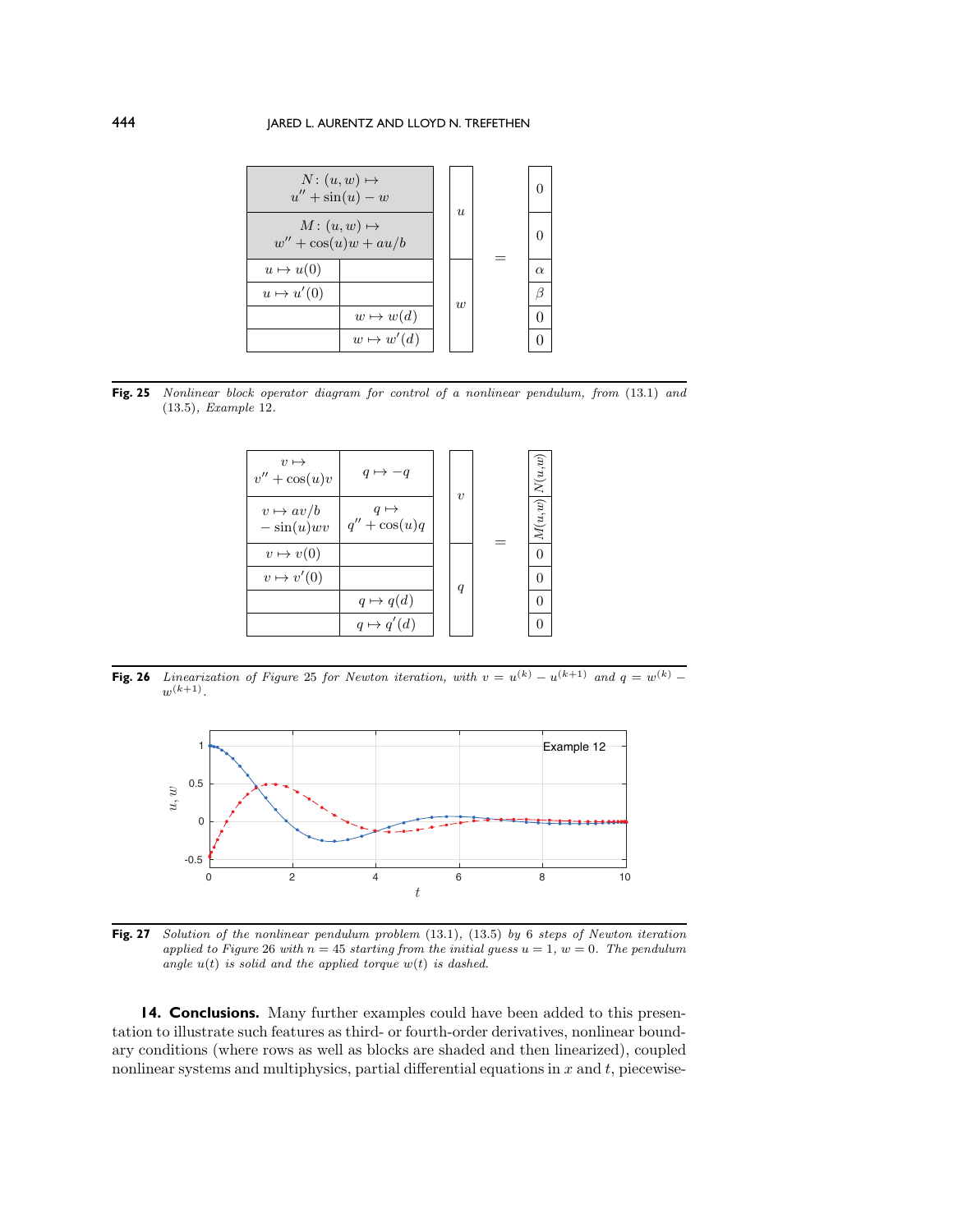smooth coefficients, subdivision of domains for algorithmic reasons such as parallelization, further block formulations inspired by linear algebra such as Schur complements and least-squares problems and pseudoinverses, and more advanced problems of control and optimization. Problems involving initial value problems rather than BVPs can be formulated in a block fashion too, but these may be less useful in practice since one would normally solve such problems numerically by marching rather than by global matrix discretizations. As mentioned in the introduction, it is also natural to speculate about generalizations to multiple space dimensions, though we think this direction is a challenging one. Once one is in the habit of working with block operator diagrams, they begin to feel indispensable.

**Acknowledgments.** This article originated in discussions with Toby Driscoll of the University of Delaware, following the key paper by Driscoll and Hale [\[8\]](#page-22-4), and in the work of Hrothgar as a graduate student at Oxford during 2013–2014 under the supervision of the second author [\[14\]](#page-23-1). As explained in the introduction, it is an outgrowth of work of these and other members of the Chebfun team, especially Asgeir Birkisson, which has led to the automated realization of many of these ideas ´ in software. We thank all of these colleagues for their crucial contributions, and we thank Hrothgar additionally for providing TikZ macros for generating our block diagrams. Other colleagues have provided helpful advice, including Patrick Farrell, Luc Nguyen, Mikael Slevinsky, Andy Wathen, and two very constructive anonymous referees. Example 12 on ODE-constrained optimization was developed in discussion with Birkisson and Hadrien Montanelli.

## **REFERENCES**

- <span id="page-22-0"></span>[1] M. Benzi, G. H. Golub, and J. Liesen, Numerical solution of saddle point problems, Acta Numer., 14 (2005), pp. 1–137. (Cited on pp. 423, 437)
- <span id="page-22-6"></span>[2] J.-P. BERRUT AND L. N. TREFETHEN, Barycentric Lagrange interpolation, SIAM Rev., 46 (2004), pp. 501–517, [https://doi.org/10.1137/S0036144502417715.](https://doi.org/10.1137/S0036144502417715) (Cited on p. 428)
- <span id="page-22-3"></span>[3] A. BIRKISSON AND T. A. DRISCOLL, Automatic Fréchet differentiation for the numerical solution of boundary-value problems, ACM Trans. Math. Software, 38 (2012), pp. 26:1–26:29. (Cited on pp. 424, 438)
- <span id="page-22-2"></span>[4] M. Born, W. Heisenberg, and P. Jordan, Zur Quantenmechanik II, Z. Phys., 35 (1926), pp. 557–615. English translation available in Sources of Quantum Mechanics, B. L. van der Waerden, ed., Dover, New York, 1968. (Cited on p. 424)
- <span id="page-22-7"></span>[5] J. Boyd, Chebyshev and Fourier Spectral Methods, 2nd ed. (revised), Dover, Mineola, NY, 2001. (Cited on p. 432)
- <span id="page-22-8"></span>[6] C. W. CLENSHAW, The numerical solution of linear differential equations in Chebyshev series, Proc. Cambridge Philos. Soc., 53 (1957), pp. 134–149. (Cited on p. 434)
- <span id="page-22-9"></span>[7] T. A. DRISCOLL, Automatic spectral collocation for integral, integro-differential, and integrally reformulated differential equations, J. Comput. Phys., 229 (2010), pp. 5980–5998. (Cited on pp. 434, 435)
- <span id="page-22-4"></span>[8] T. A. Driscoll and N. Hale, Rectangular spectral collocation, IMA J. Numer. Anal., 36 (2016), pp. 108–132. (Cited on pp. 424, 425, 426, 427, 430, 434, 445)
- <span id="page-22-5"></span>[9] T. A. DRISCOLL, N. HALE, AND L. N. TREFETHEN, EDS., Chebfun User's Guide, Pafnuty Publications, Oxford, 2014; see also [www.chebfun.org.](www.chebfun.org) (Cited on p. 424)
- <span id="page-22-1"></span>[10] G. H. GOLUB AND C. F. VAN LOAN, *Matrix Computations*, 4th ed., Johns Hopkins University Press, Baltimore, MD, 2013. (Cited on pp. 423, 430)
- <span id="page-22-10"></span>[11] L. GREENGARD, Spectral integration and two-point boundary value problems, SIAM J. Numer. Anal., 28 (1991), pp. 1071–1080, [https://doi.org/10.1137/0728057.](https://doi.org/10.1137/0728057) (Cited on p. 434)
- <span id="page-22-11"></span>[12] M. D. GUNZBURGER, Perspectives in Flow Control and Optimization, SIAM, Philadelphia, 2003, [https://doi.org/10.1137/1.9780898718720.](https://doi.org/10.1137/1.9780898718720) (Cited on p. 443)
- <span id="page-22-12"></span>[13] M. HINZE, R. PINNAU, M. ULBRICH, AND S. ULBRICH, Optimization with PDE Constraints, Springer, New York, 2009. (Cited on p. 443)